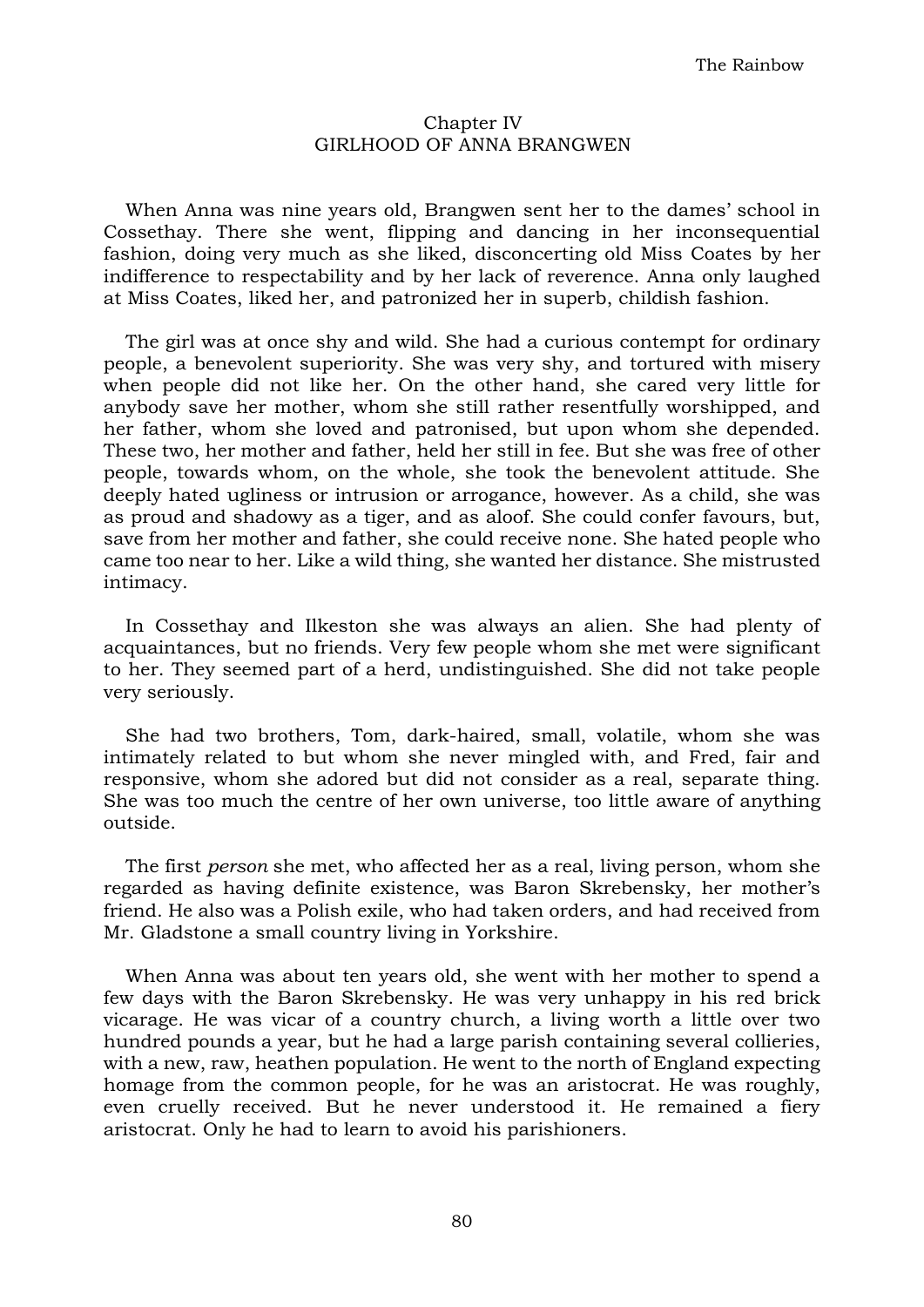Anna was very much impressed by him. He was a smallish man with a rugged, rather crumpled face and blue eyes set very deep and glowing. His wife was a tall thin woman, of noble Polish family, mad with pride. He still spoke broken English, for he had kept very close to his wife, both of them forlorn in this strange, inhospitable country, and they always spoke in Polish together. He was disappointed with Mrs. Brangwen's soft, natural English, very disappointed that her child spoke no Polish.

Anna loved to watch him. She liked the big, new, rambling vicarage, desolate and stark on its hill. It was so exposed, so bleak and bold after the Marsh. The Baron talked endlessly in Polish to Mrs. Brangwen; he made furious gestures with his hands, his blue eyes were full of fire. And to Anna, there was a significance about his sharp, flinging movements. Something in her responded to his extravagance and his exuberant manner. She thought him a very wonderful person. She was shy of him, she liked him to talk to her. She felt a sense of freedom near him.

She never could tell how she knew it, but she did know that he was a knight of Malta. She could never remember whether she had seen his star, or cross, of his order or not, but it flashed in her mind, like a symbol. He at any rate represented to the child the real world, where kings and lords and princes moved and fulfilled their shining lives, whilst queens and ladies and princesses upheld the noble order.

She had recognized the Baron Skrebensky as a real person, he had had some regard for her. But when she did not see him any more, he faded and became a memory. But as a memory he was always alive to her.

Anna became a tall, awkward girl. Her eyes were still very dark and quick, but they had grown careless, they had lost their watchful, hostile look. Her fierce, spun hair turned brown, it grew heavier and was tied back. She was sent to a young ladies' school in Nottingham.

And at this period she was absorbed in becoming a young lady. She was intelligent enough, but not interested in learning. At first, she thought all the girls at school very ladylike and wonderful, and she wanted to be like them. She came to a speedy disillusion: they galled and maddened her, they were petty and mean. After the loose, generous atmosphere of her home, where little things did not count, she was always uneasy in the world, that would snap and bite at every trifle.

A quick change came over her. She mistrusted herself, she mistrusted the outer world. She did not want to go on, she did not want to go out into it, she wanted to go no further.

"What do *I* care about that lot of girls?" she would say to her father, contemptuously; "they are nobody."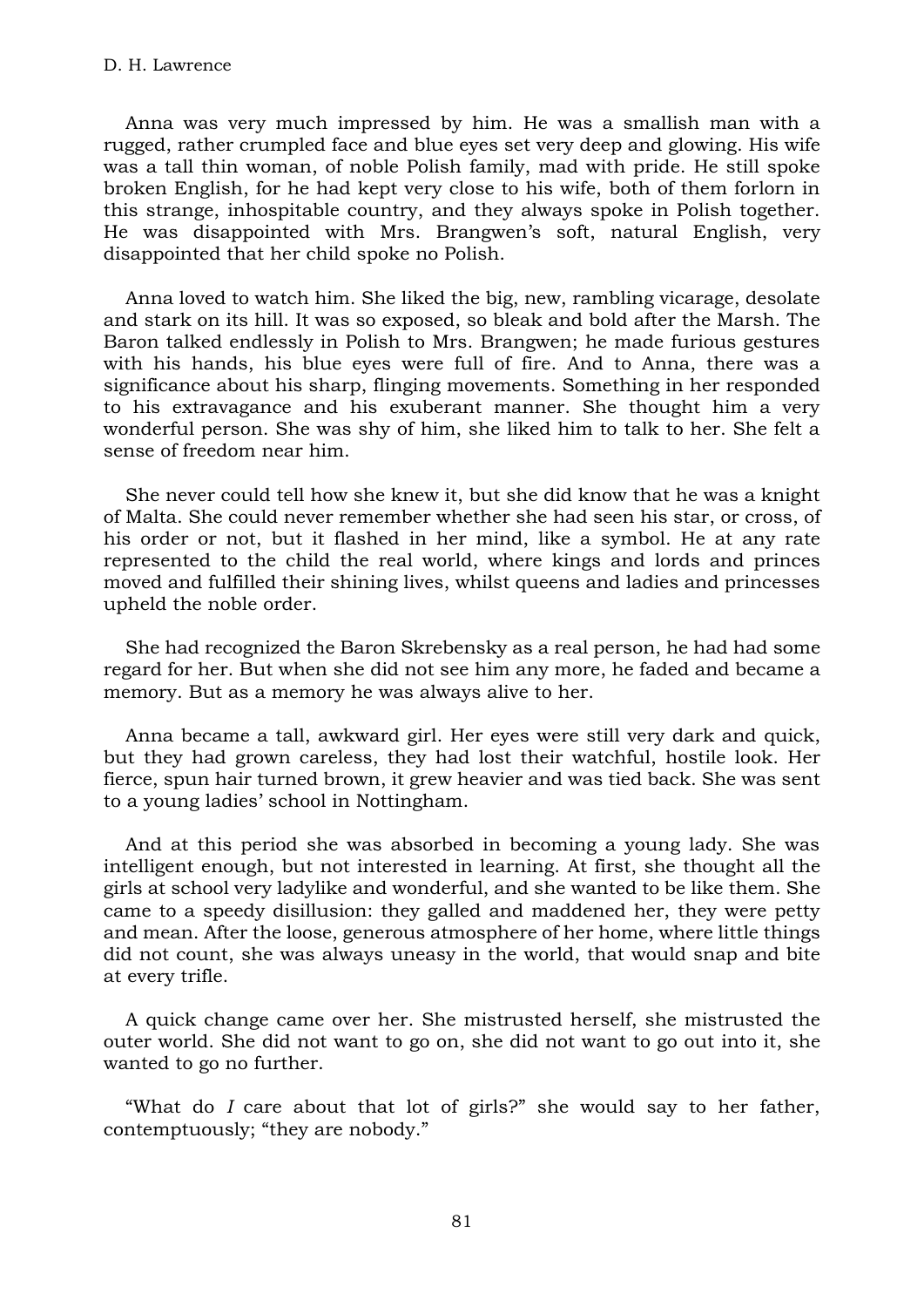The trouble was that the girls would not accept Anna at her measure. They would have her according to themselves or not at all. So she was confused, seduced, she became as they were for a time, and then, in revulsion, she hated them furiously.

"Why don't you ask some of your girls here?" her father would say.

"They're not coming here" she cried.

"And why not?"

"They're bagatelle" she said, using one of her mother's rare phrases.

"Bagatelles or billiards, it makes no matter, they're nice young lasses enough."

But Anna was not to be won over. She had a curious shrinking from commonplace people, and particularly from the young lady of her day. She would not go into company because of the ill-at-ease feeling other people brought upon her. And she never could decide whether it were her fault or theirs. She half respected these other people, and continuous disillusion maddened her. She wanted to respect them. Still she thought the people she did not know were wonderful. Those she knew seemed always to be limiting her, tying her up in little falsities that irritated her beyond bearing. She would rather stay at home and avoid the rest of the world, leaving it illusory.

For at the Marsh life had indeed a certain freedom and largeness. There was no fret about money, no mean little precedence, nor care for what other people thought, because neither Mrs. Brangwen nor Brangwen could be sensible of any judgment passed on them from outside. Their lives were too separate.

So Anna was only easy at home, where the common sense and the supreme relation between her parents produced a freer standard of being than she could find outside. Where, outside the Marsh, could she find the tolerant dignity she had been brought up in? Her parents stood undiminished and unaware of criticism. The people she met outside seemed to begrudge her her very existence. They seemed to want to belittle her also. She was exceedingly reluctant to go amongst them. She depended upon her mother and her father. And yet she wanted to go out.

At school, or in the world, she was usually at fault, she felt usually that she ought to be slinking in disgrace. She never felt quite sure, in herself, whether she were wrong, or whether the others were wrong. She had not done her lessons: well, she did not see any reason why she *should* do her lessons, if she did not want to. Was there some occult reason why she should? Were these people, schoolmistresses, representatives of some mystic Right, some Higher Good? They seemed to think so themselves. But she could not for her life see why a woman should bully and insult her because she did not know thirty lines of As You Like It. After all, *what* did it matter if she knew them or not?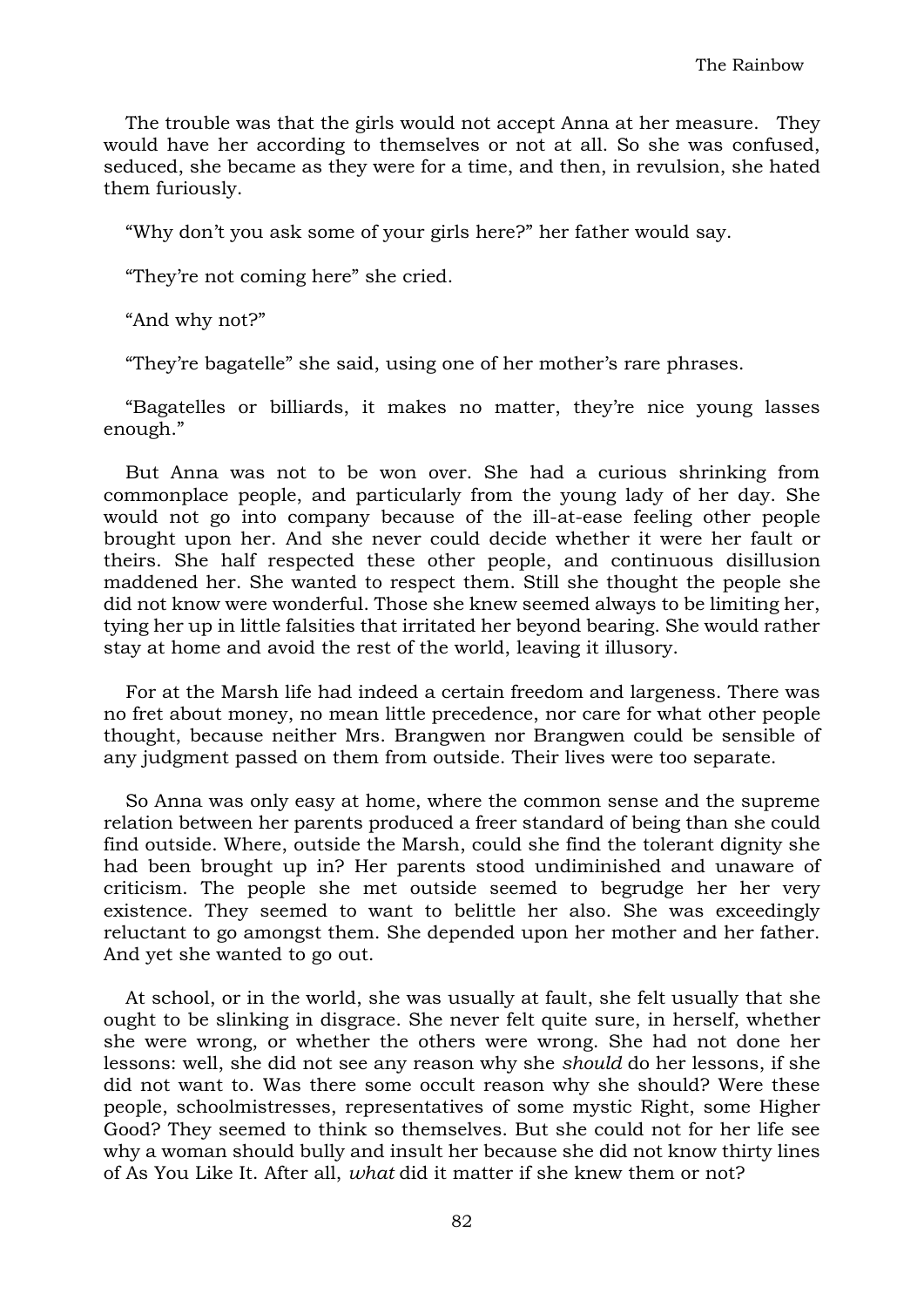Nothing could persuade her that it was of the slightest importance. Because she despised inwardly the coarsely working nature of the mistress. Therefore she was always at outs with authority. From constant telling, she came almost to believe in her own badness, her own intrinsic inferiority. She felt that she ought always to be in a state of slinking disgrace, if she fulfilled what was expected of her. But she rebelled. She never really believed in her own badness. At the bottom of her heart she despised the other people, who carped and were loud over trifles. She despised them, and wanted revenge on them. She hated them whilst they had power over her.

Still she kept an ideal: a free, proud lady absolved from the petty ties, existing beyond petty considerations. She would see such ladies in pictures: Alexandra, Princess of Wales, was one of her models. This lady was proud and royal, and stepped indifferently over all small, mean desires: so thought Anna, in her heart. And the girl did up her hair high under a little slanting hat, her skirts were fashionably bunched up, she wore an elegant, skin-fitting coat.

Her father was delighted. Anna was very proud in her bearing, too naturally indifferent to smaller bonds to satisfy Ilkeston, which would have liked to put her down. But Brangwen was having no such thing. If she chose to be royal, royal she should be. He stood like a rock between her and the world.

After the fashion of his family, he grew stout and handsome. His blue eyes were full of light, twinkling and sensitive, his manner was deliberate, but hearty, warm. His capacity for living his own life without attention from his neighbours made them respect him. They would run to do anything for him. He did not consider them, but was open-handed towards them, so they made profit of their willingness. He liked people, so long as they remained in the background.

Mrs. Brangwen went on in her own way, following her own devices. She had her husband, her two sons and Anna. These staked out and marked her horizon. The other people were outsiders. Inside her own world, her life passed along like a dream for her, it lapsed, and she lived within its lapse, active and always pleased, intent. She scarcely noticed the outer things at all. What was outside was outside, nonexistent. She did not mind if the boys fought, so long as it was out of her presence. But if they fought when she was by, she was angry, and they were afraid of her. She did not care if they broke a window of a railway carriage or sold their watches to have a revel at the Goose Fair. Brangwen was perhaps angry over these things. To the mother they were insignificant. It was odd little things that offended her. She was furious if the boys hung around the slaughterhouse, she was displeased when the school reports were bad. It did not matter how many sins her boys were accused of, so long as they were not stupid, or inferior. If they seemed to brook insult, she hated them. And it was only a certain *gaucherie*, a gawkiness on Anna's part that irritated her against the girl. Certain forms of clumsiness, grossness, made the mother's eyes glow with curious rage. Otherwise she was pleased, indifferent.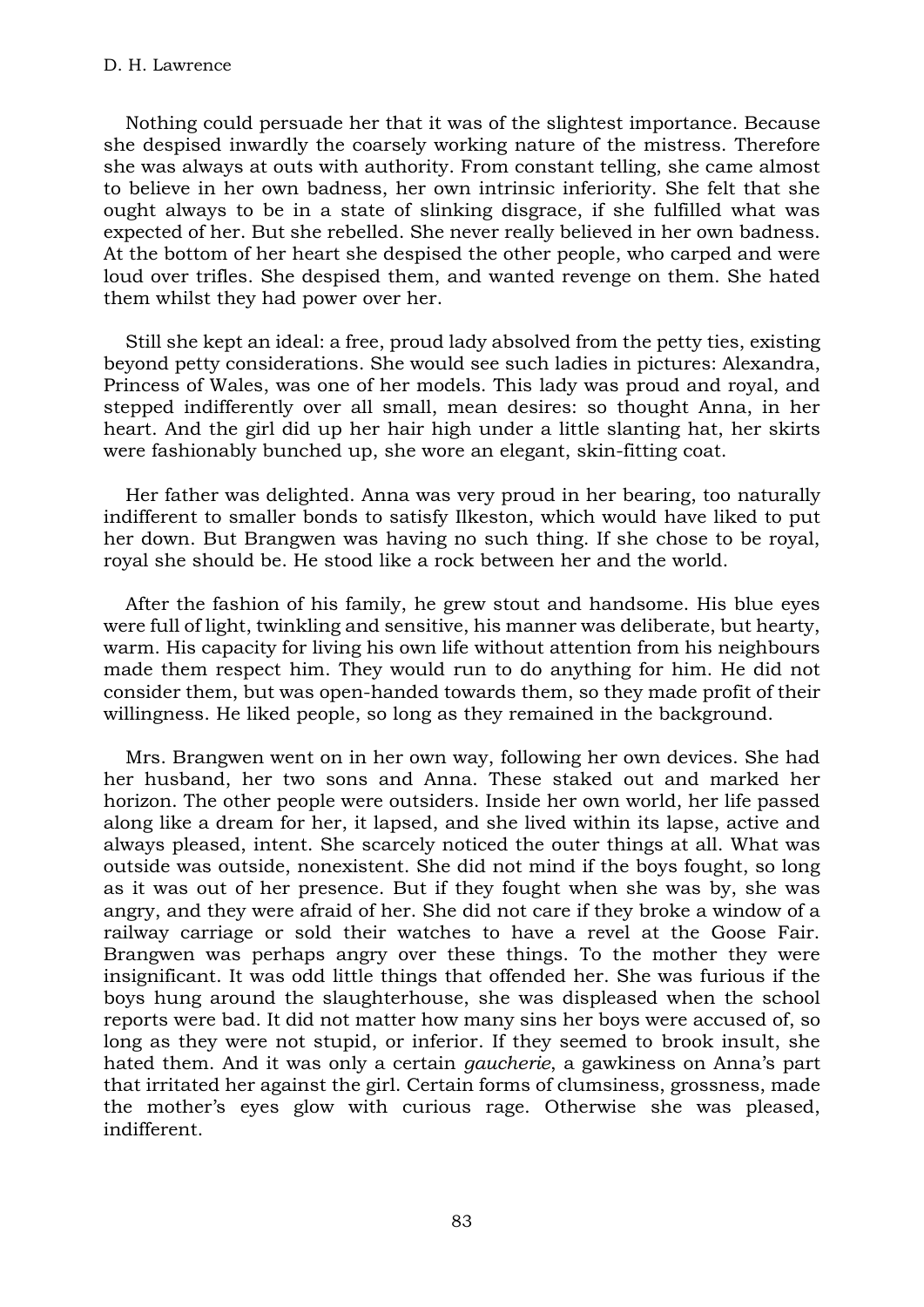Pursuing her splendid lady ideal, Anna became a lofty demoiselle of sixteen, plagued by family shortcomings. She was very sensitive to her father. She knew if he had been drinking, were he ever so little affected, and she could not bear it. He flushed when he drank, the veins stood out on his temples, there was a twinkling, cavalier boisterousness in his eye, his manner was jovially overbearing and mocking. And it angered her. When she heard his loud, roaring, boisterous mockery, an anger of resentment filled her. She was quick to forestall him, the moment he came in.

"You look a sight, you do, red in the face" she cried.

"I might look worse if I was green" he answered.

"Boozing in Ilkeston."

"And what's wrong wi' Il'son?"

She flounced away. He watched her with amused, twinkling eyes, yet in spite of himself sad that she flouted him.

They were a curious family, a law to themselves, separate from the world, isolated, a small republic set in invisible bounds. The mother was quite indifferent to Ilkeston and Cossethay, to any claims made on her from outside, she was very shy of any outsider, exceedingly courteous, winning even. But the moment the visitor had gone, she laughed and dismissed him, he did not exist. It had been all a game to her. She was still a foreigner, unsure of her ground. But alone with her own children and husband at the Marsh, she was mistress of a little native land that lacked nothing.

She had some beliefs somewhere, never defined. She had been brought up a Roman Catholic. She had gone to the Church of England for protection. The outward form was a matter of indifference to her. Yet she had some fundamental religion. It was as if she worshipped God as a mystery, never seeking in the least to define what He was.

And inside her, the subtle sense of the Great Absolute wherein she had her being was very strong. The English dogma never reached her: the language was too foreign. Through it all she felt the great Separator who held life in His hands, gleaming, imminent, terrible, the Great Mystery, immediate beyond all telling.

She shone and gleamed to the Mystery, Whom she knew through all her senses, she glanced with strange, mystic superstitions that never found expression in the English language, never mounted to thought in English. But so she lived, within a potent, sensuous belief that included her family and contained her destiny.

To this she had reduced her husband. He existed with her entirely indifferent to the general values of the world. Her very ways, the very mark of her eyebrows were symbols and indication to him. There, on the farm with her, he lived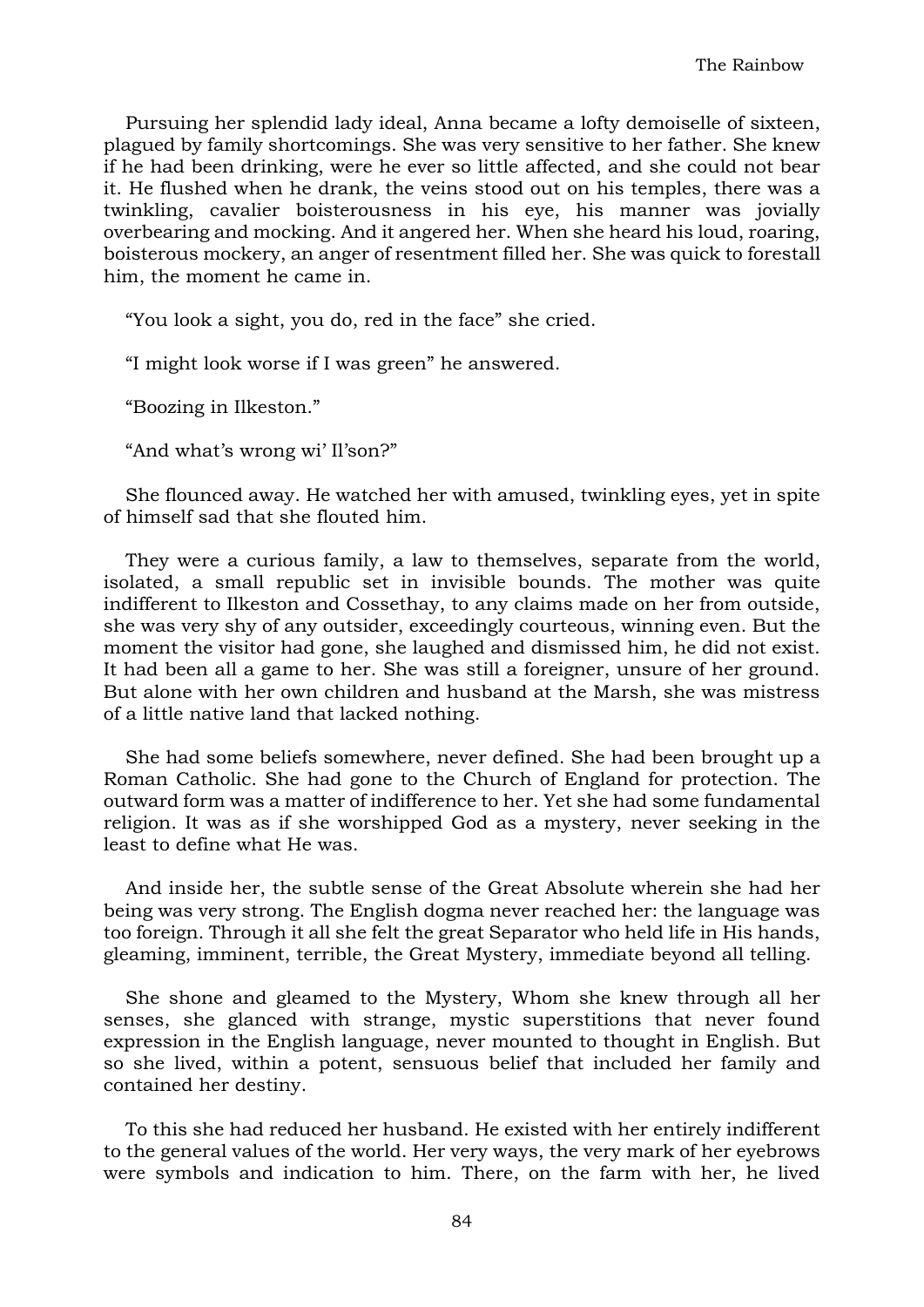through a mystery of life and death and creation, strange, profound ecstasies and incommunicable satisfactions, of which the rest of the world knew nothing; which made the pair of them apart and respected in the English village, for they were also well-to-do.

But Anna was only half safe within her mother's unthinking knowledge. She had a mother-of-pearl rosary that had been her own father's. What it meant to her she could never say. But the string of moonlight and silver, when she had it between her fingers, filled her with strange passion. She learned at school a little Latin, she learned an Ave Maria and a Pater Noster, she learned how to say her rosary. But that was no good. "Ave Maria, gratia plena, Dominus tecum, Benedicta tu in mulieribus et benedictus fructus ventris tui Jesus. Ave Maria, Sancta Maria, ora pro nobis peccatoribus, nunc et in hora mortis nostrae, Amen."

It was not right, somehow. What these words meant when translated was not the same as the pale rosary meant. There was a discrepancy, a falsehood. It irritated her to say, "Dominus tecum" or "benedicta tu in mulieribus." She loved the mystic words, "Ave Maria, Sancta Maria"; she was moved by "benedictus fructus ventris tui Jesus" and by "nunc et in hora mortis nostrae." But none of it was quite real. It was not satisfactory, somehow.

She avoided her rosary, because, moving her with curious passion as it did, it *meant* only these not very significant things. She put it away. It was her instinct to put all these things away. It was her instinct to avoid thinking, to avoid it, to save herself.

She was seventeen, touchy, full of spirits, and very moody: quick to flush, and always uneasy, uncertain. For some reason or other, she turned more to her father, she felt almost flashes of hatred for her mother. Her mother's dark muzzle and curiously insidious ways, her mother's utter surety and confidence, her strange satisfaction, even triumph, her mother's way of laughing at things and her mother's silent overriding of vexatious propositions, most of all her mother's triumphant power maddened the girl.

She became sudden and incalculable. Often she stood at the window, looking out, as if she wanted to go. Sometimes she went, she mixed with people. But always she came home in anger, as if she were diminished, belittled, almost degraded.

There was over the house a kind of dark silence and intensity, in which passion worked its inevitable conclusions. There was in the house a sort of richness, a deep, inarticulate interchange which made other places seem thin and unsatisfying. Brangwen could sit silent, smoking in his chair, the mother could move about in her quiet, insidious way, and the sense of the two presences was powerful, sustaining. The whole intercourse was wordless, intense and close.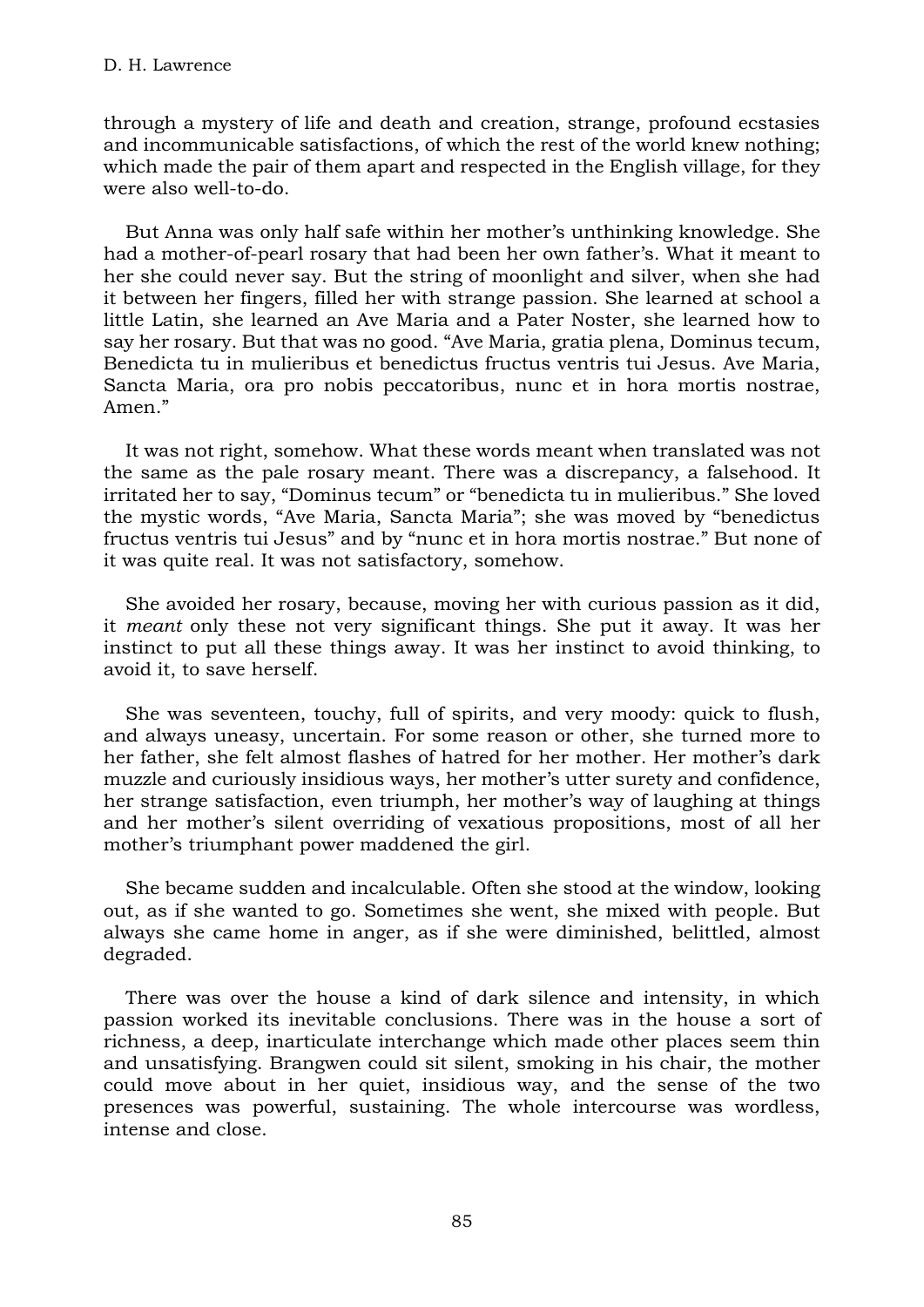But Anna was uneasy. She wanted to get away. Yet wherever she went, there came upon her that feeling of thinness, as if she were made smaller, belittled. She hastened home.

There she raged and interrupted the strong, settled interchange. Sometimes her mother turned on her with a fierce, destructive anger, in which was no pity or consideration. And Anna shrank, afraid. She went to her father.

He would still listen to the spoken word, which fell sterile on the unheeding mother. Sometimes Anna talked to her father. She tried to discuss people, she wanted to know what was meant. But her father became uneasy. He did not want to have things dragged into consciousness. Only out of consideration for her he listened. And there was a kind of bristling rousedness in the room. The cat got up and stretching itself, went uneasily to the door. Mrs. Brangwen was silent, she seemed ominous. Anna could not go on with her faultfinding, her criticism, her expression of dissatisfactions. She felt even her father against her. He had a strong, dark bond with her mother, a potent intimacy that existed inarticulate and wild, following its own course, and savage if interrupted, uncovered.

Nevertheless Brangwen was uneasy about the girl, the whole house continued to be disturbed. She had a pathetic, baffled appeal. She was hostile to her parents, even whilst she lived entirely with them, within their spell.

Many ways she tried, of escape. She became an assiduous churchgoer. But the *language* meant nothing to her: it seemed false. She hated to hear things expressed, put into words. Whilst the religious feelings were inside her they were passionately moving. In the mouth of the clergyman, they were false, indecent. She tried to read. But again the tedium and the sense of the falsity of the spoken word put her off. She went to stay with girl friends. At first she thought it splendid. But then the inner boredom came on, it seemed to her all nothingness. And she felt always belittled, as if never, never could she stretch her length and stride her stride.

Her mind reverted often to the torture cell of a certain Bishop of France, in which the victim could neither stand nor lie stretched out, never. Not that she thought of herself in any connection with this. But often there came into her mind the wonder, how the cell was built, and she could feel the horror of the crampedness, as something very real.

She was, however, only eighteen when a letter came from Mrs. Alfred Brangwen, in Nottingham, saying that her son William was coming to Ilkeston to take a place as junior draughtsman, scarcely more than apprentice, in a lace factory. He was twenty years old, and would the Marsh Brangwens be friendly with him.

Tom Brangwen at once wrote offering the young man a home at the Marsh. This was not accepted, but the Nottingham Brangwens expressed gratitude.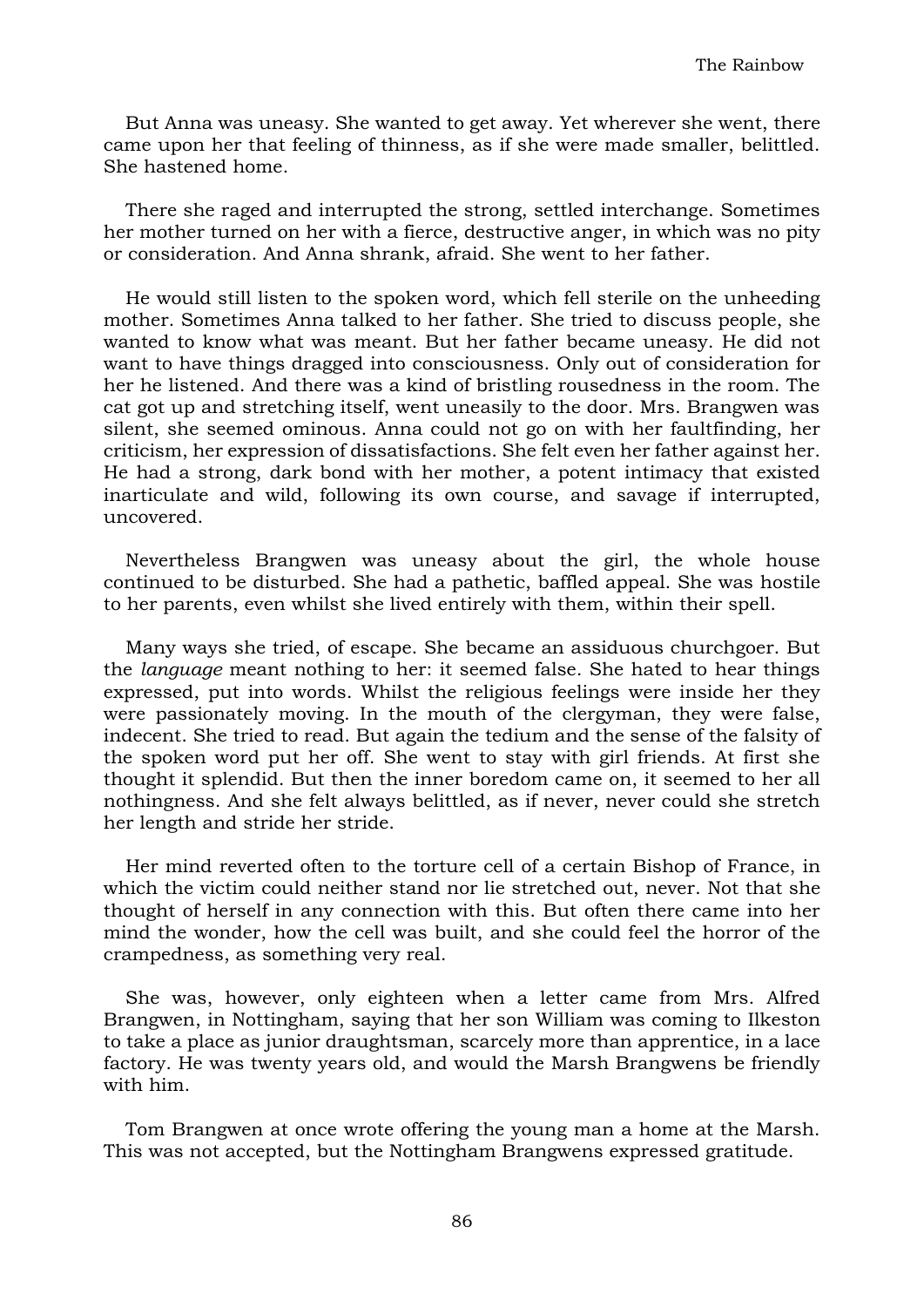## D. H. Lawrence

There had never been much love lost between the Nottingham Brangwens and the Marsh. Indeed, Mrs. Alfred, having inherited three thousand pounds, and having occasion to be dissatisfied with her husband, held aloof from all the Brangwens whatsoever. She affected, however, some esteem of Mrs. Tom, as she called the Polish woman, saying that at any rate she was a lady.

Anna Brangwen was faintly excited at the news of her Cousin Will's coming to Ilkeston. She knew plenty of young men, but they had never become real to her. She had seen in this young gallant a nose she liked, in that a pleasant moustache, in the other a nice way of wearing clothes, in one a ridiculous fringe of hair, in another a comical way of talking. They were objects of amusement and faint wonder to her, rather than real beings, the young men.

The only man she knew was her father; and, as he was something large, looming, a kind of Godhead, he embraced all manhood for her, and other men were just incidental.

She remembered her cousin Will. He had town clothes and was thin, with a very curious head, black as jet, with hair like sleek, thin fur. It was a curious head: it reminded her she knew not of what: of some animal, some mysterious animal that lived in the darkness under the leaves and never came out, but which lived vividly, swift and intense. She always thought of him with that black, keen, blind head. And she considered him odd.

He appeared at the Marsh one Sunday morning: a rather long, thin youth with a bright face and a curious self-possession among his shyness, a native unawareness of what other people might be, since he was himself.

When Anna came downstairs in her Sunday clothes, ready for church, he rose and greeted her conventionally, shaking hands. His manners were better than hers. She flushed. She noticed that he now had a thick fledge on his upper lip, a black, finely shapen line marking his wide mouth. It rather repelled her. It reminded her of the thin, fine fur of his hair. She was aware of something strange in him.

His voice had rather high upper notes, and very resonant middle notes. It was queer. She wondered why he did it. But he sat very naturally in the Marsh living-room. He had some uncouthness, some natural self-possession of the Brangwens, that made him at home there.

Anna was rather troubled by the strangely intimate, affectionate way her father had towards this young man. He seemed gentle towards him, he put himself aside in order to fill out the young man. This irritated Anna.

"Father" she said abruptly "give me some collection."

"What collection?" asked Brangwen.

"Don't be ridiculous" she cried, flushing.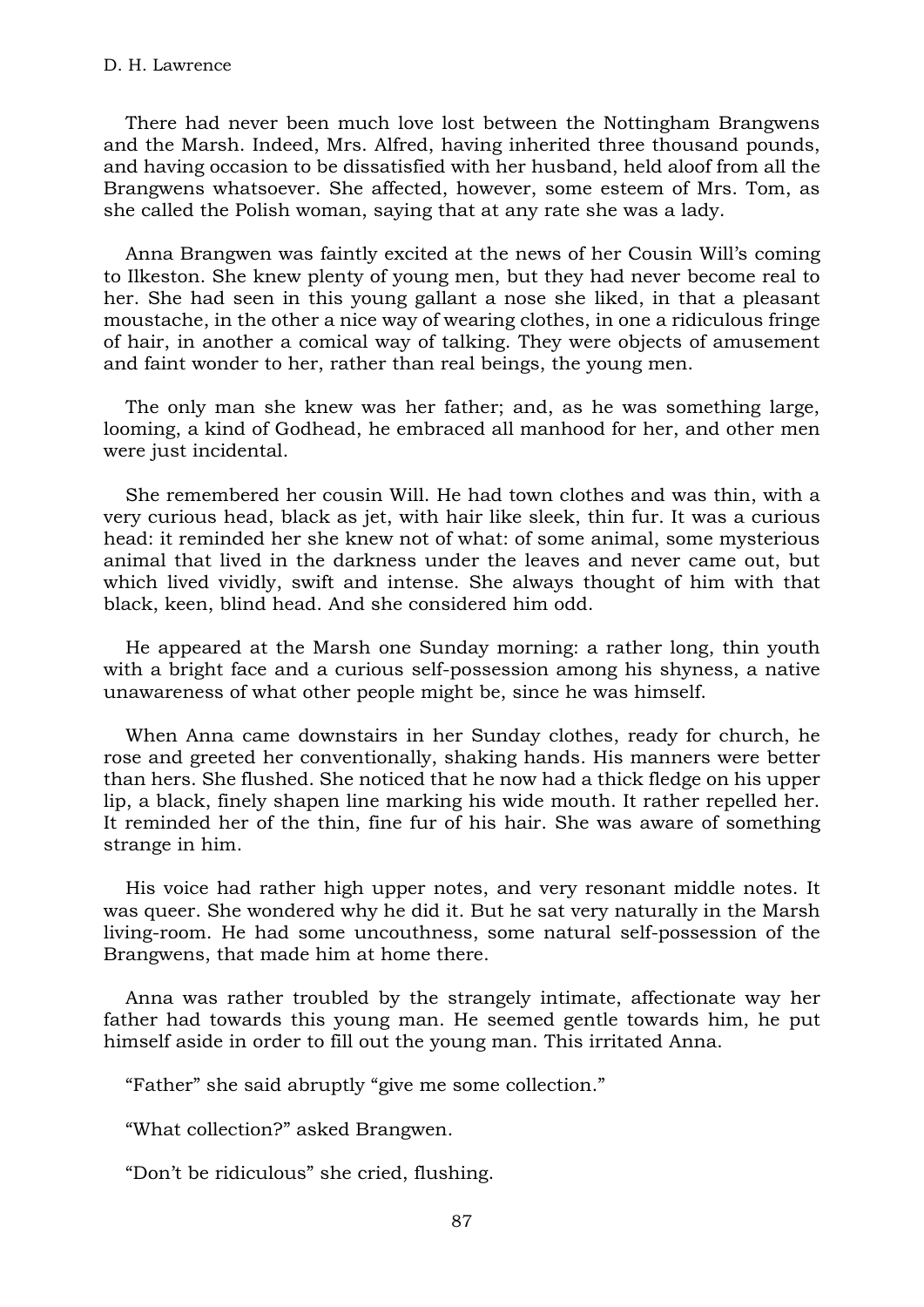"Nay" he said "what collection's this?"

"You know it's the first Sunday of the month."

Anna stood confused. Why was he doing this, why was he making her conspicuous before this stranger?

"I want some collection" she reasserted.

"So tha says," he replied indifferently, looking at her, then turning again to this nephew.

She went forward, and thrust her hand into his breeches pocket. He smoked steadily, making no resistance, talking to his nephew. Her hand groped about in his pocket, and then drew out his leathern purse. Her colour was bright in her clear cheeks, her eyes shone. Brangwen's eyes were twinkling. The nephew sat sheepishly. Anna, in her finery, sat down and slid all the money into her lap. There was silver and gold. The youth could not help watching her. She was bent over the heap of money, fingering the different coins.

"I've a good mind to take half a sovereign" she said, and she looked up with glowing dark eyes. She met the light brown eyes of her cousin, close and intent upon her. She was startled. She laughed quickly, and turned to her father.

"I've a good mind to take half a sovereign, our Dad" she said.

"Yes, nimble fingers" said her father. "You take what's your own."

"Are you coming, our Anna?" asked her brother from the door.

She suddenly chilled to normal, forgetting both her father and her cousin.

"Yes, I'm ready" she said, taking sixpence from the heap of money and sliding the rest back into the purse, which she laid on the table.

"Give it here" said her father.

Hastily she thrust the purse into his pocket and was going out.

"You'd better go wi' 'em, lad, hadn't you?" said the father to the nephew.

Will Brangwen rose uncertainly. He had golden-brown, quick, steady eyes, like a bird's, like a hawk's, which cannot look afraid.

"Your Cousin Will 'll come with you" said the father.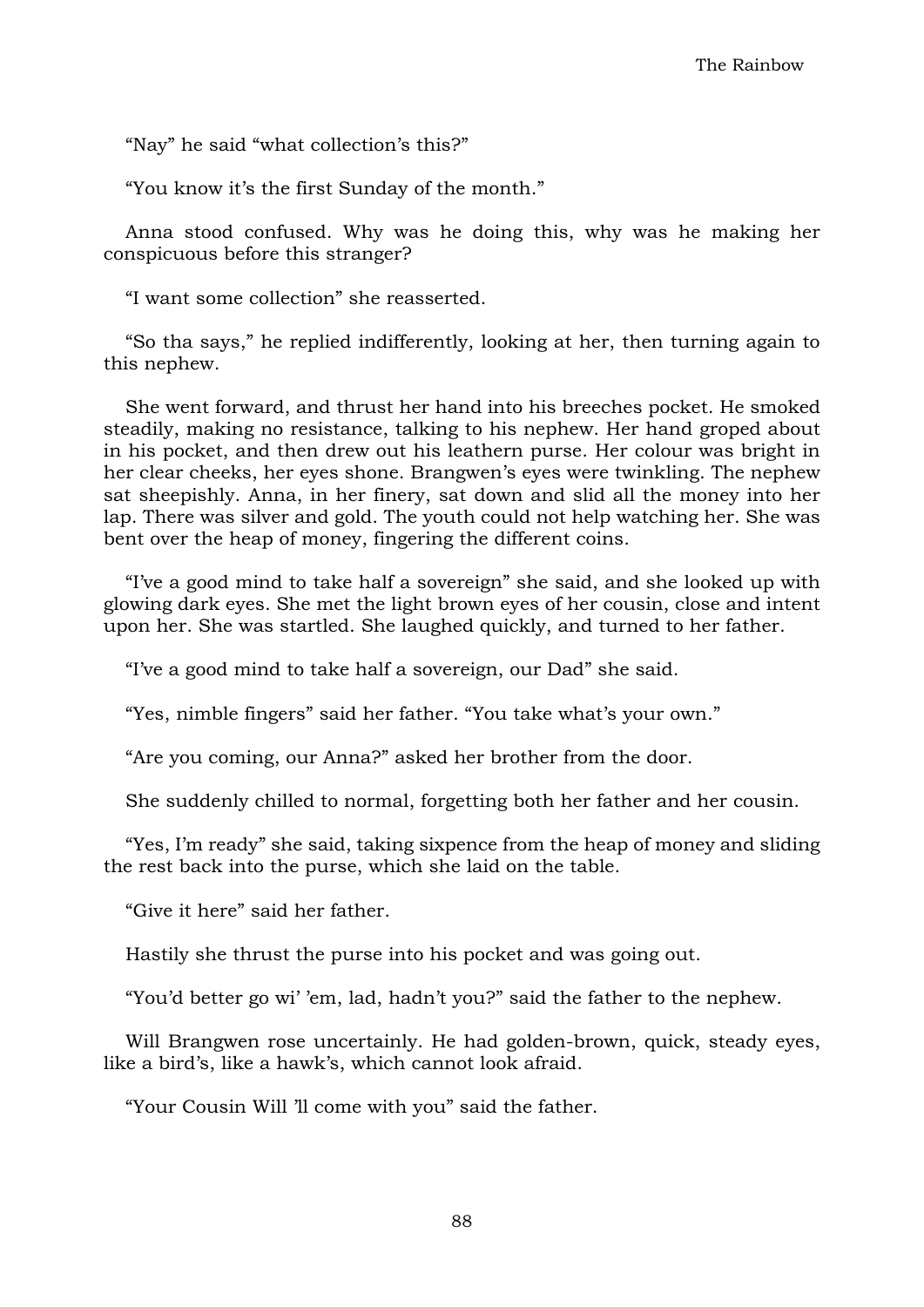Anna glanced at the strange youth again. She felt him waiting there for her to notice him. He was hovering on the edge of her consciousness, ready to come in. She did not want to look at him. She was antagonistic to him.

She waited without speaking. Her cousin took his hat and joined her. It was summer outside. Her brother Fred was plucking a sprig of flowery currant to put in his coat, from the bush at the angle of the house. She took no notice. Her cousin followed just behind her.

They were on the high road. She was aware of a strangeness in her being. It made her uncertain. She caught sight of the flowering currant in her brother's buttonhole.

"Oh, our Fred" she cried. "Don't wear that stuff to go to church."

Fred looked down protectively at the pink adornment on his breast.

"Why, I like it" he said.

"Then you're the only one who does, I'm sure" she said.

And she turned to her cousin.

"Do *you* like the smell of it?" she asked.

He was there beside her, tall and uncouth and yet self-possessed. It excited her.

"I can't say whether I do or not" he replied.

"Give it here, Fred, don't have it smelling in church" she said to the little boy, her page.

Her fair, small brother handed her the flower dutifully. She sniffed it and gave it without a word to her cousin, for his judgment. He smelled the dangling flower curiously.

"It's a funny smell" he said.

And suddenly she laughed, and a quick light came on all their faces, there was a blithe trip in the small boy's walk.

The bells were ringing, they were going up the summery hill in their Sunday clothes. Anna was very fine in a silk frock of brown and white stripes, tight along the arms and the body, bunched up very elegantly behind the skirt. There was something of the cavalier about Will Brangwen, and he was well dressed.

He walked along with the sprig of currant blossom dangling between his fingers, and none of them spoke. The sun shone brightly on little showers of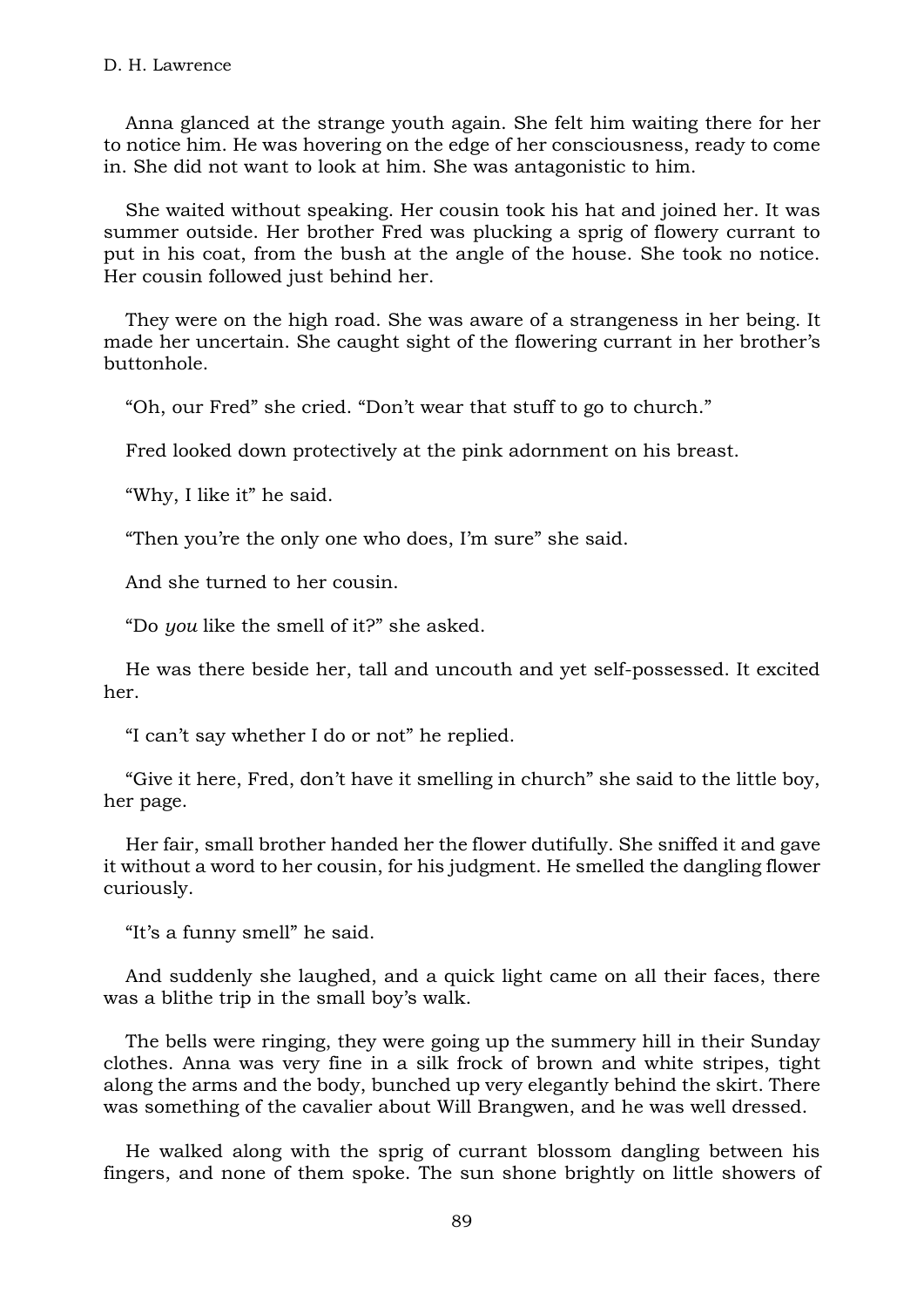buttercup down the bank, in the fields the fool's parsley was foamy, held very high and proud above a number of flowers that flitted in the greenish twilight of the mowing grass below.

They reached the church. Fred led the way to the pew, followed by the cousin, then Anna. She felt very conspicuous and important. Somehow, this young man gave her away to other people. He stood aside and let her pass to her place, then sat next to her. It was a curious sensation, to sit next to him.

The colour came streaming from the painted window above her. It lit on the dark wood of the pew, on the stone, worn aisle, on the pillar behind her cousin, and on her cousin's hands, as they lay on his knees. She sat amid illumination, illumination and luminous shadow all around her, her soul very bright. She sat, without knowing it, conscious of the hands and motionless knees of her cousin. Something strange had entered into her world, something entirely strange and unlike what she knew.

She was curiously elated. She sat in a glowing world of unreality, very delightful. A brooding light, like laughter, was in her eyes. She was aware of a strange influence entering in to her, which she enjoyed. It was a dark enrichening influence she had not known before. She did not think of her cousin. But she was startled when his hands moved.

She wished he would not say the responses so plainly. It diverted her from her vague enjoyment. Why would he obtrude, and draw notice to himself? It was bad taste. But she went on all right till the hymn came. He stood up beside her to sing, and that pleased her. Then suddenly, at the very first word, his voice came strong and overriding, filling the church. He was singing the tenor. Her soul opened in amazement. His voice filled the church! It rang out like a trumpet, and rang out again. She started to giggle over her hymn book. But he went on, perfectly steady. Up and down rang his voice, going its own way. She was helplessly shocked into laughter. Between moments of dead silence in herself she shook with laughter. On came the laughter, seized her and shook her till the tears were in her eyes. She was amazed, and rather enjoyed it. And still the hymn rolled on, and still she laughed. She bent over her hymn book crimson with confusion, but still her sides shook with laughter. She pretended to cough, she pretended to have a crumb in her throat. Fred was gazing up at her with clear blue eyes. She was recovering herself. And then a slur in the strong, blind voice at her side brought it all on again, in a gust of mad laughter.

She bent down to prayer in cold reproof of herself. And yet, as she knelt, little eddies of giggling went over her. The very sight of his knees on the praying cushion sent the little shock of laughter over her.

She gathered herself together and sat with prim, pure face, white and pink and cold as a Christmas rose, her hands in her silk gloves folded on her lap, her dark eyes all vague, abstracted in a sort of dream, oblivious of everything.

The sermon rolled on vaguely, in a tide of pregnant peace.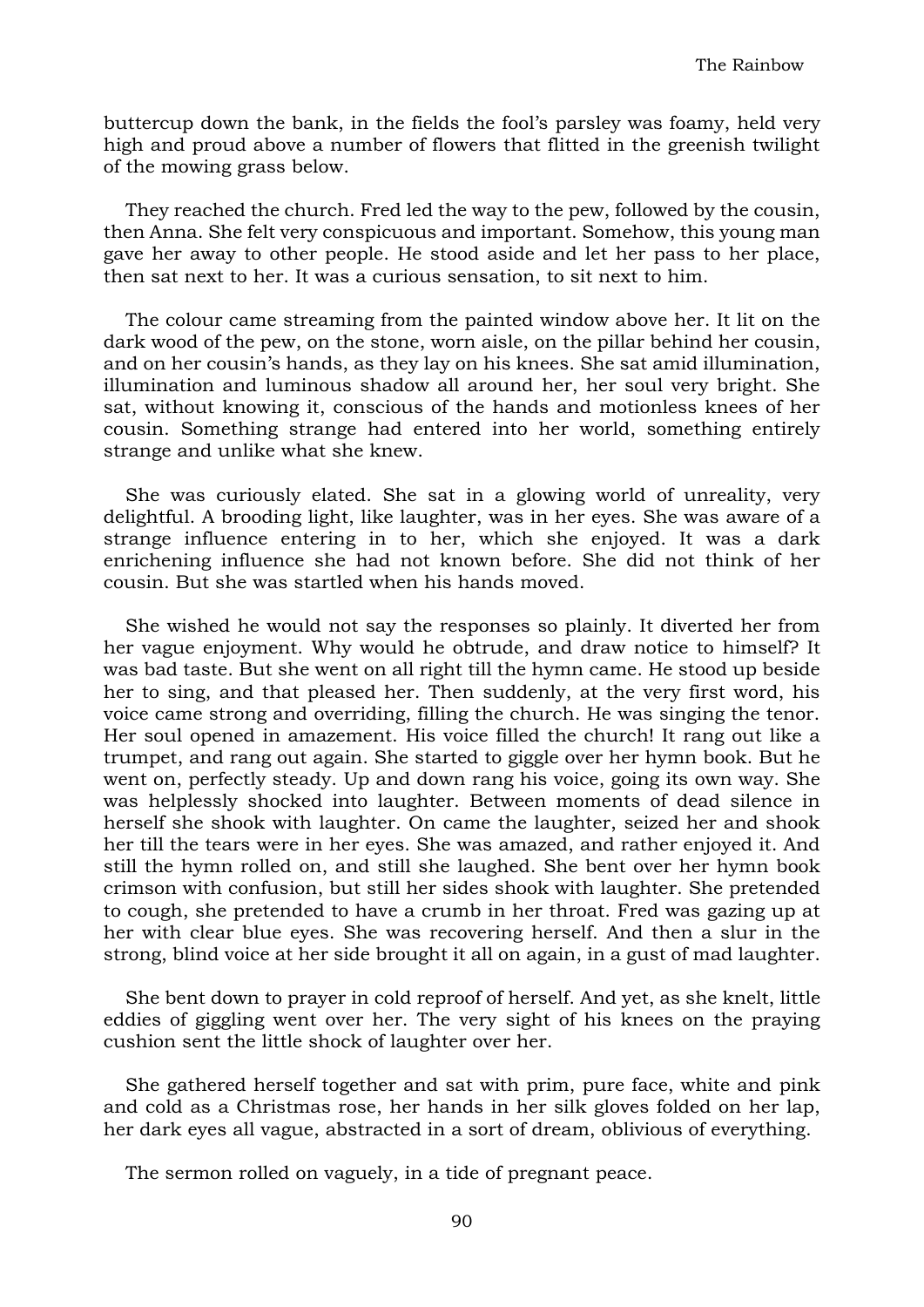Her cousin took out his pocket handkerchief. He seemed to be drifted absorbed into the sermon. He put his handkerchief to his face. Then something dropped on to his knee. There lay the bit of flowering currant! He was looking down at it in real astonishment. A wild snort of laughter came from Anna. Everybody heard: it was torture. He had shut the crumpled flower in his hand and was looking up again with the same absorbed attention to the sermon. Another snort of laughter from Anna. Fred nudged her remindingly.

Her cousin sat motionless. Somehow he was aware that his face was red. She could feel him. His hand, closed over the flower, remained quite still, pretending to be normal. Another wild struggle in Anna's breast, and the snort of laughter. She bent forward shaking with laughter. It was now no joke. Fred was nudgenudging at her. She nudged him back fiercely. Then another vicious spasm of laughter seized her. She tried to ward it off in a little cough. The cough ended in a suppressed whoop. She wanted to die. And the closed hand crept away to the pocket. Whilst she sat in taut suspense, the laughter rushed back at her, knowing he was fumbling in his pocket to shove the flower away.

In the end, she felt weak, exhausted and thoroughly depressed. A blankness of wincing depression came over her. She hated the presence of the other people. Her face became quite haughty. She was unaware of her cousin any more.

When the collection arrived with the last hymn, her cousin was again singing resoundingly. And still it amused her. In spite of the shameful exhibition she had made of herself, it amused her still. She listened to it in a spell of amusement. And the bag was thrust in front of her, and her sixpence was mingled in the folds of her glove. In her haste to get it out, it flipped away and went twinkling in the next pew. She stood and giggled. She could not help it: she laughed outright, a figure of shame.

"What were you laughing about, our Anna?" asked Fred, the moment they were out of the church.

"Oh, I couldn't help it" she said, in her careless, half-mocking fashion. "I don't know *why* Cousin Will's singing set me off."

"What was there in my singing to make you laugh?" he asked.

"It was so loud" she said.

They did not look at each other, but they both laughed again, both reddening.

"What were you snorting and laughing for, our Anna?" asked Tom, the elder brother, at the dinner table, his hazel eyes bright with joy. "Everybody stopped to look at you." Tom was in the choir.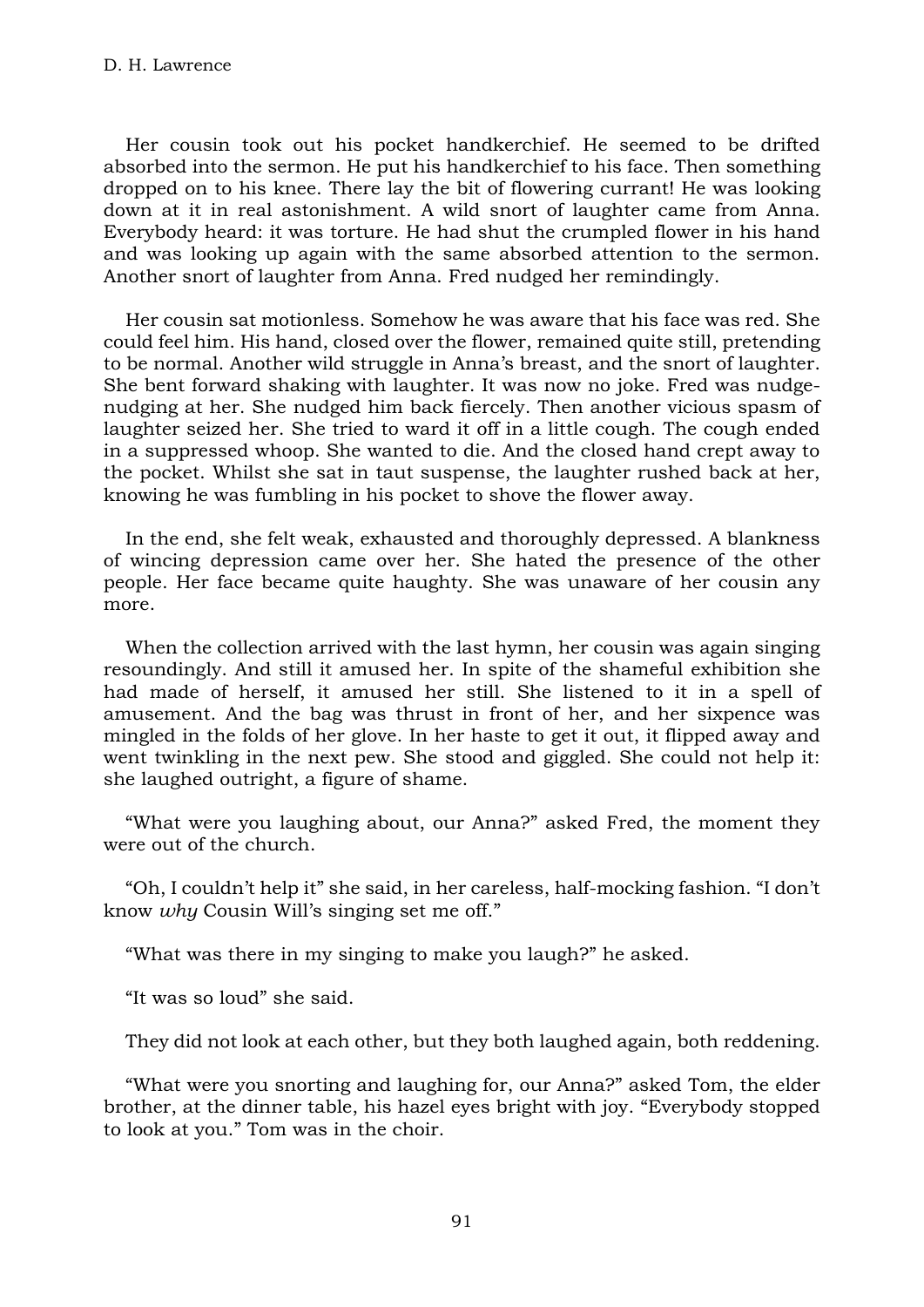She was aware of Will's eyes shining steadily upon her, waiting for her to speak.

"It was Cousin Will's singing" she said.

At which her cousin burst into a suppressed, chuckling laugh, suddenly showing all his small, regular, rather sharp teeth, and just as quickly closing his mouth again.

"Has he got such a remarkable voice on him then?" asked Brangwen.

"No, it's not that" said Anna. "Only it tickled me  $-$  I couldn't tell you why."

And again a ripple of laughter went down the table.

Will Brangwen thrust forward his dark face, his eyes dancing, and said:

"I'm in the choir of St. Nicholas."

"Oh, you go to church then!" said Brangwen.

"Mother does — father doesn't" replied the youth.

It was the little things, his movement, the funny tones of his voice, that showed up big to Anna. The matter-of-fact things he said were absurd in contrast. The things her father said seemed meaningless and neutral.

During the afternoon they sat in the parlour, that smelled of geranium, and they ate cherries, and talked. Will Brangwen was called on to give himself forth. And soon he was drawn out.

He was interested in churches, in church architecture. The influence of Ruskin had stimulated him to a pleasure in the mediæval forms. His talk was fragmentary, he was only half articulate. But listening to him, as he spoke of church after church, of nave and chancel and transept, of rood screen and font, of hatchet carving and moulding and tracery, speaking always with close passion of particular things, particular places, there gathered in her heart a pregnant hush of churches, a mystery, a ponderous significance of bowed stone, a dim coloured light through which something took place obscurely, passing into darkness: a high, delighted framework of the mystic screen, and beyond, in the furthest beyond, the altar. It was a very real experience. She was carried away. And the land seemed to be covered with a vast, mystic church, reserved in gloom, thrilled with an unknown Presence.

Almost it hurt her, to look out of the window and see the lilacs towering in the vivid sunshine. Or was this the jewelled glass?

He talked of Gothic and Renaissance and Perpendicular, and Early English and Norman. The words thrilled her.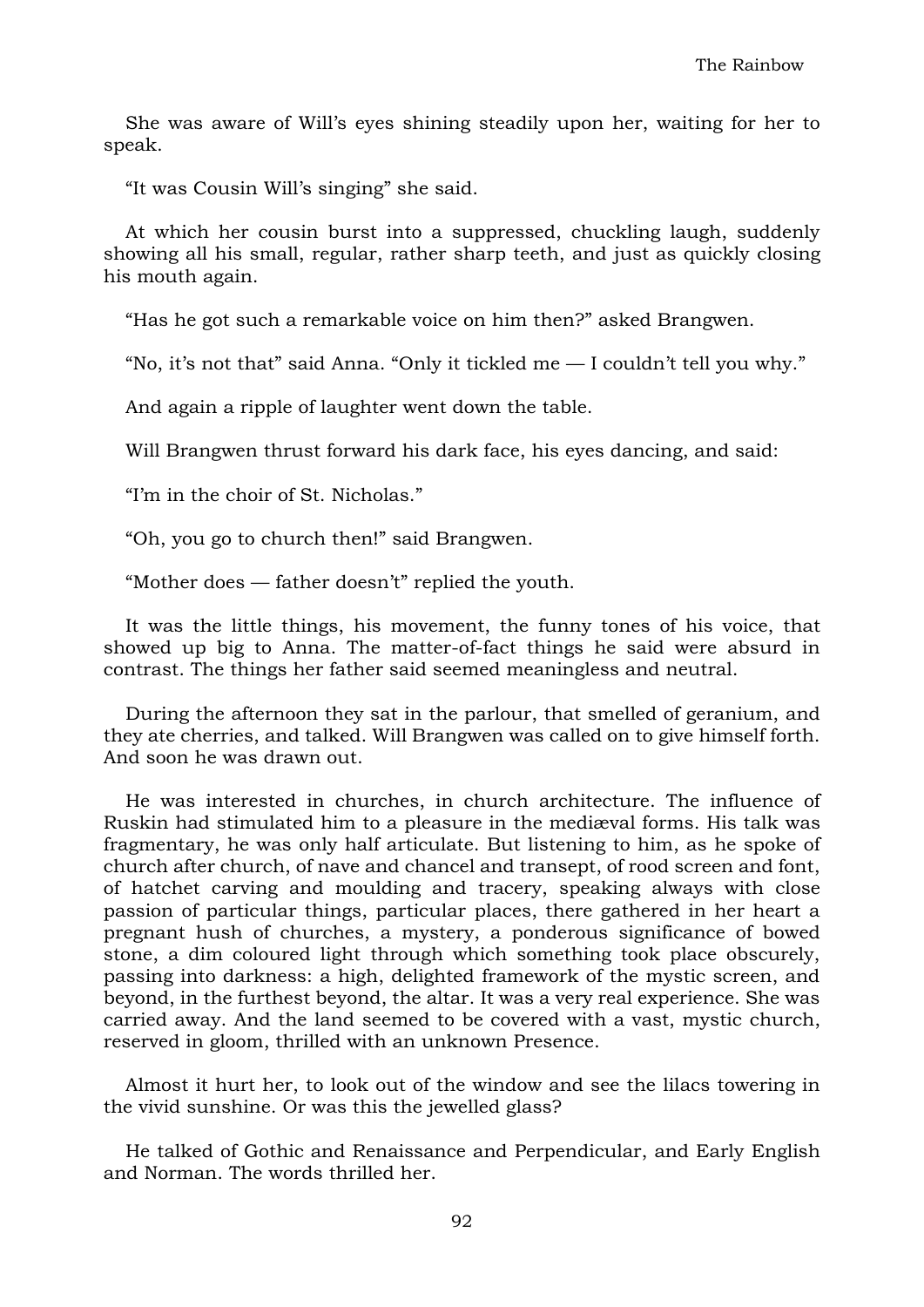"Have you been to Southwell?" he said. "I was there at twelve o'clock at midday, eating my lunch in the churchyard. And the bells played a hymn.

"Ay, it's a fine Minster, Southwell, heavy. It's got heavy, round arches, rather low, on thick pillars. It's grand, the way those arches travel forward.

"There's a sedilia as well — pretty. But I like the main body of the church and that north porch  $-$ "

He was very much excited and filled with himself that afternoon. A flame kindled round him, making his experience passionate and glowing, burningly real.

His uncle listened with twinkling eyes, half-moved. His aunt bent forward her dark face, half-moved, but held by other knowledge. Anna went with him.

He returned to his lodging at night treading quick, his eyes glittering, and his face shining darkly as if he came from some passionate, vital tryst.

The glow remained in him, the fire burned, his heart was fierce like a sun. He enjoyed his unknown life and his own self. And he was ready to go back to the Marsh.

Without knowing it, Anna was wanting him to come. In him she had escaped. In him the bounds of her experience were transgressed: he was the hole in the wall, beyond which the sunshine blazed on an outside world.

He came. Sometimes, not often, but sometimes, talking again, there recurred the strange, remote reality which carried everything before it. Sometimes, he talked of his father, whom he hated with a hatred that was burningly close to love, of his mother, whom he loved, with a love that was keenly close to hatred, or to revolt. His sentences were clumsy, he was only half articulate. But he had the wonderful voice, that could ring its vibration through the girl's soul, transport her into his feeling. Sometimes his voice was hot and declamatory, sometimes it had a strange, twanging, almost cat-like sound, sometimes it hesitated, puzzled, sometimes there was the break of a little laugh. Anna was taken by him. She loved the running flame that coursed through her as she listened to him. And his mother and his father became to her two separate people in her life.

For some weeks the youth came frequently, and was received gladly by them all. He sat amongst them, his dark face glowing, an eagerness and a touch of derisiveness on his wide mouth, something grinning and twisted, his eyes always shining like a bird's, utterly without depth. There was no getting hold of the fellow, Brangwen irritably thought. He was like a grinning young tom cat, that came when he thought he would, and without cognizance of the other person.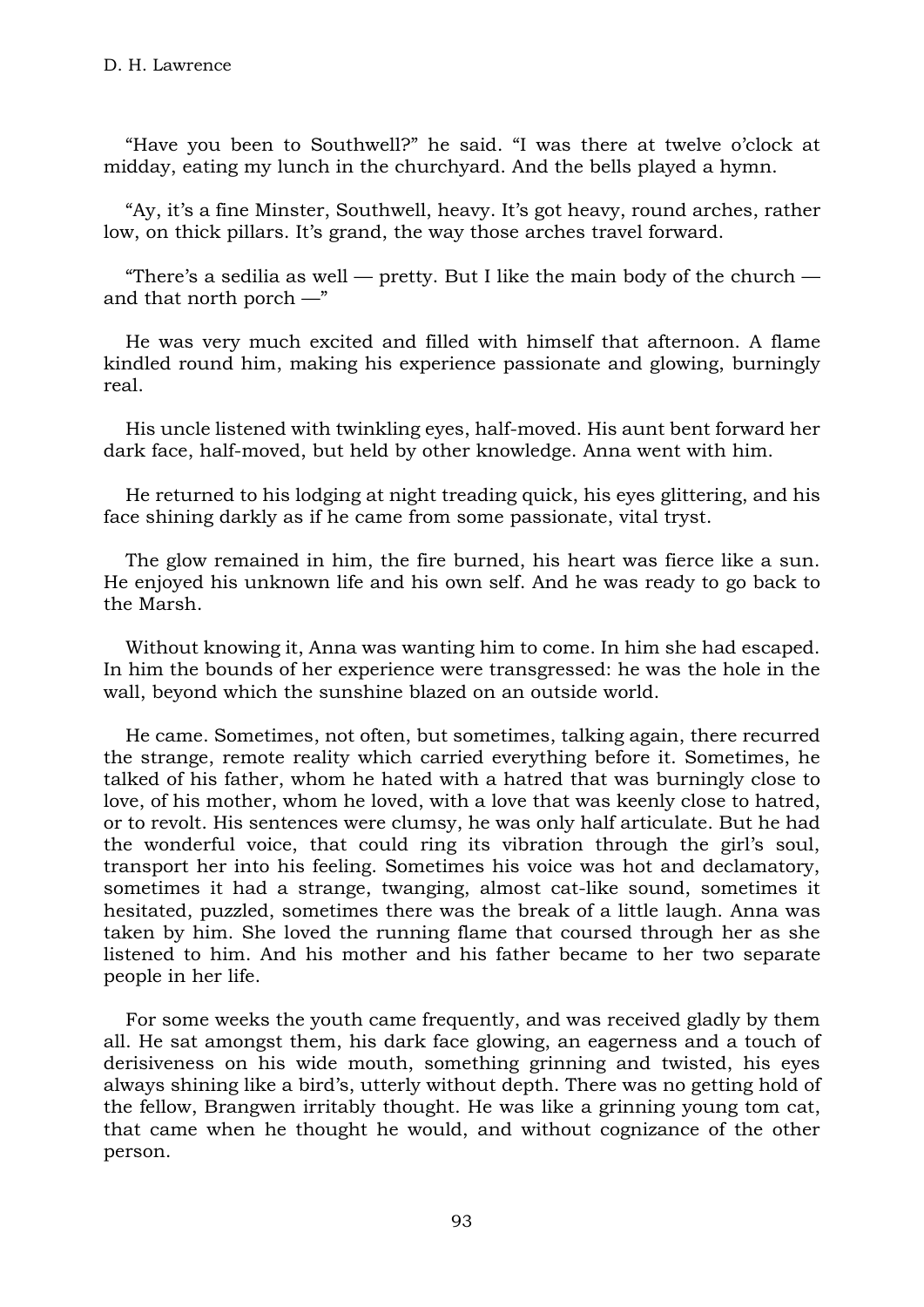At first the youth had looked towards Tom Brangwen when he talked; and then he looked towards his aunt, for her appreciation, valuing it more than his uncle's; and then he turned to Anna, because from her he got what he wanted, which was not in the elder people.

So that the two young people, from being always attendant on the elder, began to draw apart and establish a separate kingdom. Sometimes Tom Brangwen was irritated. His nephew irritated him. The lad seemed to him too special, self-contained. His nature was fierce enough, but too much abstracted, like a separate thing, like a cat's nature. A cat could lie perfectly peacefully on the hearthrug whilst its master or mistress writhed in agony a yard away. It had nothing to do with other people's affairs. What did the lad really care about anything, save his own instinctive affairs?

Brangwen was irritated. Nevertheless he liked and respected his nephew. Mrs. Brangwen was irritated by Anna, who was suddenly changed, under the influence of the youth. The mother liked the boy: he was not quite an outsider. But she did not like her daughter to be so much under the spell.

So that gradually the two young people drew apart, escaped from the elders, to create a new thing by themselves. He worked in the garden to propitiate his uncle. He talked churches to propitiate his aunt. He followed Anna like a shadow: like a long, persistent, unswerving black shadow he went after the girl. It irritated Brangwen exceedingly. It exasperated him beyond bearing, to see the lit-up grin, the cat grin as he called it, on his nephew's face.

And Anna had a new reserve, a new independence. Suddenly she began to act independently of her parents, to live beyond them. Her mother had flashes of anger.

But the courtship went on. Anna would find occasion to go shopping in Ilkeston at evening. She always returned with her cousin; he walking with his head over her shoulder, a little bit behind her, like the Devil looking over Lincoln, as Brangwen noted angrily and yet with satisfaction.

To his own wonder, Will Brangwen found himself in an electric state of passion. To his wonder, he had stopped her at the gate as they came home from Ilkeston one night, and had kissed her, blocking her way and kissing her whilst he felt as if some blow were struck at him in the dark. And when they went indoors, he was acutely angry that her parents looked up scrutinizing at him and her. What right had they there: why should they look up! Let them remove themselves, or look elsewhere.

And the youth went home with the stars in heaven whirling fiercely about the blackness of his head, and his heart fierce, insistent, but fierce as if he felt something baulking him. He wanted to smash through something.

A spell was cast over her. And how uneasy her parents were, as she went about the house unnoticing, not noticing them, moving in a spell as if she were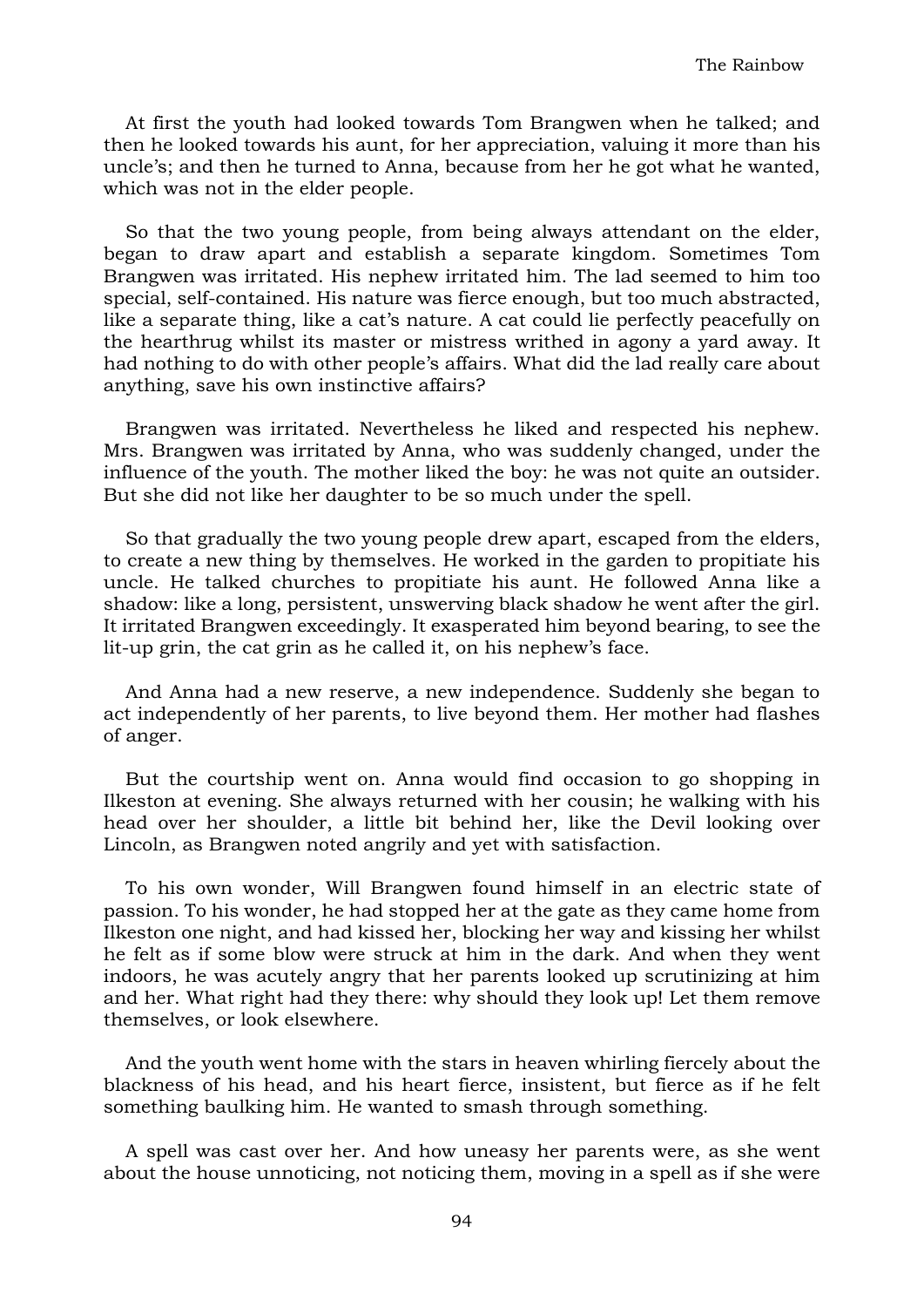invisible to them. She was invisible to them. It made them angry. Yet they had to submit. She went about absorbed, obscured for a while.

Over him too the darkness of obscurity settled. He seemed to be hidden in a tense, electric darkness, in which his soul, his life was intensely active, but without his aid or attention. His mind was obscured. He worked swiftly and mechanically, and he produced some beautiful things.

His favourite work was wood carving. The first thing he made for her was a butter stamper. In it he carved a mythological bird, a phoenix, something like an eagle, rising on symmetrical wings, from a circle of very beautiful flickering flames that rose upwards from the rim of the cup.

Anna thought nothing of the gift on the evening when he gave it to her. In the morning, however, when the butter was made, she fetched his seal in place of the old wooden stamper of oak-leaves and acorns. She was curiously excited to see how it would turn out. Strange, the uncouth bird moulded there, in the cuplike hollow, with curious, thick waverings running inwards from a smooth rim. She pressed another mould. Strange, to lift the stamp and see that eagle-beaked bird raising its breast to her. She loved creating it over and over again. And every time she looked, it seemed a new thing come to life. Every piece of butter became this strange, vital emblem.

She showed it to her mother and father.

"That is beautiful," said her mother, a little light coming on to her face.

"Beautiful!" exclaimed the father, puzzled, fretted. "Why, what sort of a bird does he call it?"

And this was the question put by the customers during the next weeks.

"What sort of a bird do you call *that*, as you've got on th' butter?"

When he came in the evening, she took him into the dairy to show him.

"Do you like it?" he asked, in his loud, vibrating voice that always sounded strange, re-echoing in the dark places of her being.

They very rarely touched each other. They liked to be alone together, near to each other, but there was still a distance between them.

In the cool dairy the candlelight lit on the large, white surfaces of the cream pans. He turned his head sharply. It was so cool and remote in there, so remote. His mouth was open in a little, strained laugh. She stood with her head bent, turned aside. He wanted to go near to her. He had kissed her once. Again his eye rested on the round blocks of butter, where the emblematic bird lifted its breast from the shadow cast by the candle flame. What was restraining him? Her breast was near him; his head lifted like an eagle's. She did not move.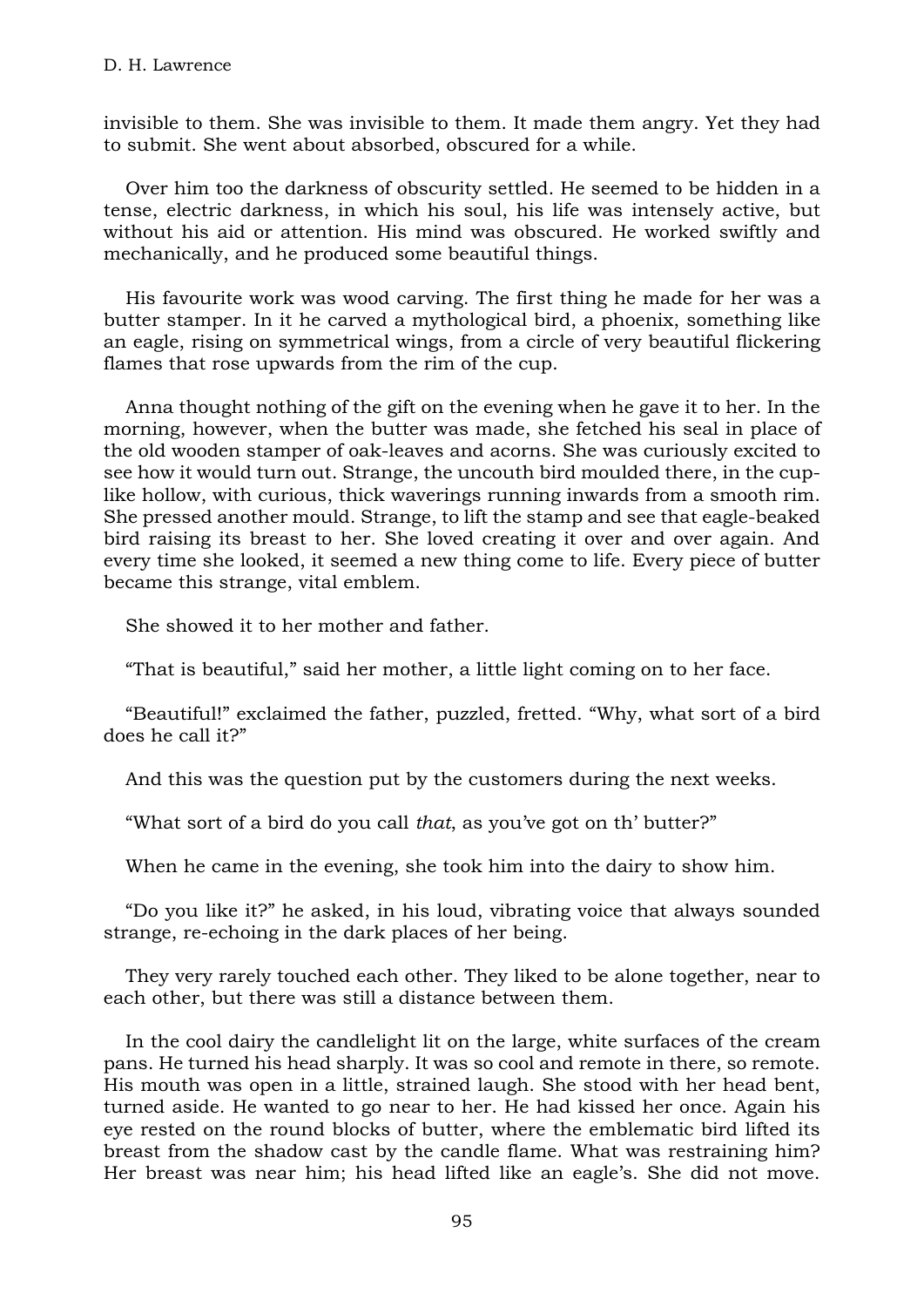Suddenly, with an incredibly quick, delicate movement, he put his arms round her and drew her to him. It was quick, cleanly done, like a bird that swoops and sinks close, closer.

He was kissing her throat. She turned and looked at him. Her eyes were dark and flowing with fire. His eyes were hard and bright with a fierce purpose and gladness, like a hawk's. She felt him flying into the dark space of her flames, like a brand, like a gleaming hawk.

They had looked at each other, and seen each other strange, yet near, very near, like a hawk stooping, swooping, dropping into a flame of darkness. So she took the candle and they went back to the kitchen.

They went on in this way for some time, always coming together, but rarely touching, very seldom did they kiss. And then, often, it was merely a touch of the lips, a sign. But her eyes began to waken with a constant fire, she paused often in the midst of her transit, as if to recollect something, or to discover something.

And his face became sombre, intent, he did not really hear what was said to him.

One evening in August he came when it was raining. He came in with his jacket collar turned up, his jacket buttoned close, his face wet. And he looked so slim and definite, coming out of the chill rain, she was suddenly blinded with love for him. Yet he sat and talked with her father and mother, meaninglessly, whilst her blood seethed to anguish in her. She wanted to touch him now, only to touch him.

There was the queer, abstract look on her silvery radiant face that maddened her father, her dark eyes were hidden. But she raised them to the youth. And they were dark with a flare that made him quail for a moment.

She went into the second kitchen and took a lantern. Her father watched her as she returned.

"Come with me, Will" she said to her cousin. "I want to see if I put the brick over where that rat comes in."

"You've no need to do that" retorted her father. She took no notice. The youth was between the two wills. The colour mounted into the father's face, his blue eyes stared. The girl stood near the door, her head held slightly back, like an indication that the youth must come. He rose, in his silent, intent way, and was gone with her. The blood swelled in Brangwen's forehead veins.

It was raining. The light of the lantern flashed on the cobbled path and the bottom of the wall. She came to a small ladder, and climbed up. He reached her the lantern, and followed. Up there in the fowl loft, the birds sat in fat bunches on the perches, the red combs shining like fire. Bright, sharp eyes opened. There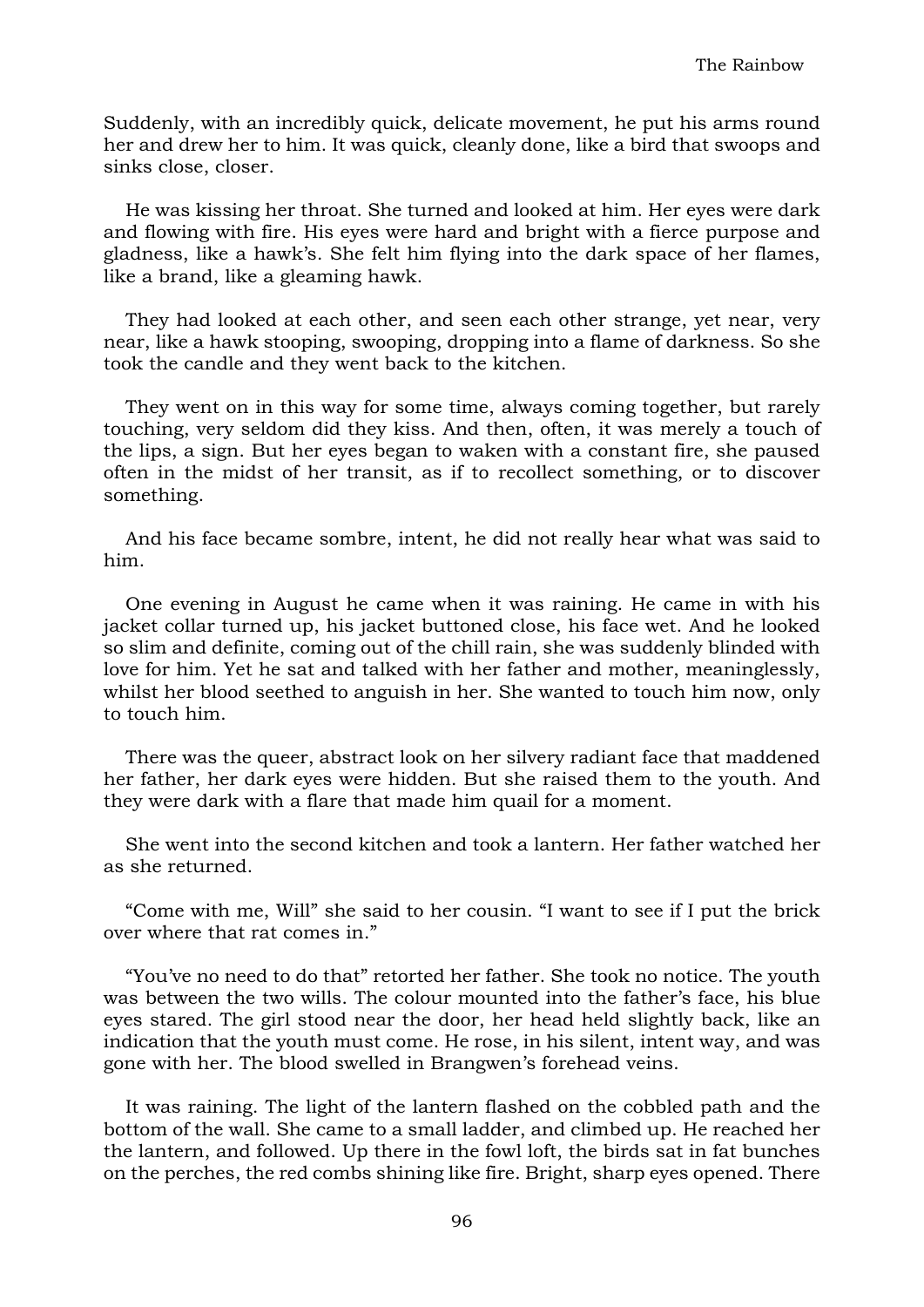was a sharp crawk of expostulation as one of the hens shifted over. The cock sat watching, his yellow neck-feathers bright as glass. Anna went across the dirty floor. Brangwen crouched in the loft watching. The light was soft under the red, naked tiles. The girl crouched in a corner. There was another explosive bustle of a hen springing from her perch.

Anna came back, stooping under the perches. He was waiting for her near the door. Suddenly she had her arms round him, was clinging close to him, cleaving her body against his, and crying, in a whispering, whimpering sound.

"Will, I love you, I love you, Will, I love you." It sounded as if it were tearing her.

He was not even very much surprised. He held her in his arms, and his bones melted. He leaned back against the wall. The door of the loft was open. Outside, the rain slanted by in fine, steely, mysterious haste, emerging out of the gulf of darkness. He held her in his arms, and he and she together seemed to be swinging in big, swooping oscillations, the two of them clasped together up in the darkness. Outside the open door of the loft in which they stood, beyond them and below them, was darkness, with a travelling veil of rain.

"I love you, Will, I love you" she moaned, "I love you, Will."

He held her as though they were one, and was silent.

In the house, Tom Brangwen waited a while. Then he got up and went out. He went down the yard. He saw the curious misty shaft coming from the loft door. He scarcely knew it was the light in the rain. He went on till the illumination fell on him dimly. Then looking up, through the blurr, he saw the youth and the girl together, the youth with his back against the wall, his head sunk over the head of the girl. The elder man saw them, blurred through the rain, but lit up. They thought themselves so buried in the night. He even saw the lighted dryness of the loft behind, and shadows and bunches of roosting fowls, up in the night, strange shadows cast from the lantern on the floor.

And a black gloom of anger, and a tenderness of self-effacement, fought in his heart. She did not understand what she was doing. She betrayed herself. She was a child, a mere child. She did not know how much of herself she was squandering. And he was blackly and furiously miserable. Was he then an old man, that he should be giving her away in marriage? Was he old? He was not old. He was younger than that young thoughtless fellow in whose arms she lay. Who knew her  $-$  he or that blind-headed youth? To whom did she belong, if not to himself?

He thought again of the child he had carried out at night into the barn, whilst his wife was in labour with the young Tom. He remembered the soft, warm weight of the little girl on his arm, round his neck. Now she would say he was finished. She was going away, to deny him, to leave an unendurable emptiness in him, a void that he could not bear.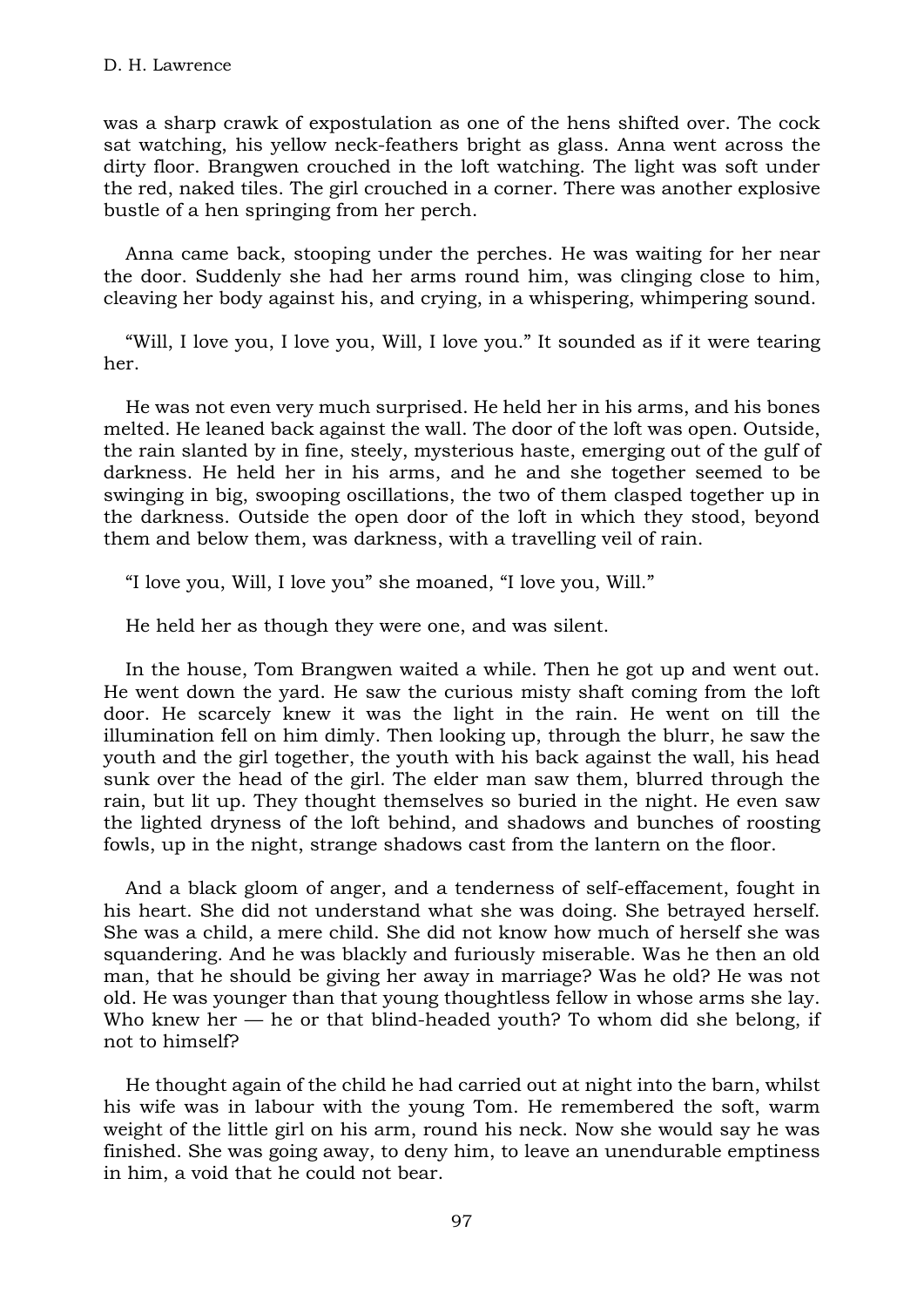Almost he hated her. How dared she say he was old. He walked on in the rain, sweating with pain, with the horror of being old, with the agony of having to relinquish what was life to him.

Will Brangwen went home without having seen his uncle. He held his hot face to the rain, and walked on in a trance. "I love you, Will, I love you." The words repeated themselves endlessly. The veils had ripped and issued him naked into the endless space, and he shuddered. The walls had thrust him out and given him a vast space to walk in. Whither, through this darkness of infinite space, was he walking blindly? Where, at the end of all the darkness, was God the Almighty still darkly, seated, thrusting him on? "I love you, Will, I love you." He trembled with fear as the words beat in his heart again. And he dared not think of her face, of her eyes which shone, and of her strange, transfigured face. The hand of the Hidden Almighty, burning bright, had thrust out of the darkness and gripped him. He went on subject and in fear, his heart gripped and burning from the touch.

The days went by, they ran on dark padded feet in silence. He went to see Anna, but again there had come a reserve between them. Tom Brangwen was gloomy, his blue eyes sombre. Anna was strange and delivered up. Her face in its delicate colouring was mute, touched dumb and poignant. The mother bowed her head and moved in her own dark world, that was pregnant again with fulfilment.

Will Brangwen worked at his wood carving. It was a passion, a passion for him to have the chisel under his grip. Verily the passion of his heart lifted the fine bite of steel. He was carving, as he had always wanted, the Creation of Eve. It was a panel in low relief, for a church. Adam lay asleep as if suffering, and God, a dim, large figure, stooped towards him, stretching forward His unveiled hand; and Eve, a small vivid, naked female shape, was issuing like a flame towards the hand of God, from the torn side of Adam.

Now, Will Brangwen was working at the Eve. She was thin, a keen, unripe thing. With trembling passion, fine as a breath of air, he sent the chisel over her belly, her hard, unripe, small belly. She was a stiff little figure, with sharp lines, in the throes and torture and ecstasy of her creation. But he trembled as he touched her. He had not finished any of his figures. There was a bird on a bough overhead, lifting its wings for flight, and a serpent wreathing up to it. It was not finished yet. He trembled with passion, at last able to create the new, sharp body of his Eve.

At the sides, at the far sides, at either end, were two Angels covering their faces with their wings. They were like trees. As he went to the Marsh, in the twilight, he felt that the Angels, with covered faces, were standing back as he went by. The darkness was of their shadows and the covering of their faces. When he went through the Canal bridge, the evening glowed in its last deep colours, the sky was dark blue, the stars glittered from afar, very remote and approaching above the darkening cluster of the farm, above the paths of crystal along the edge of the heavens.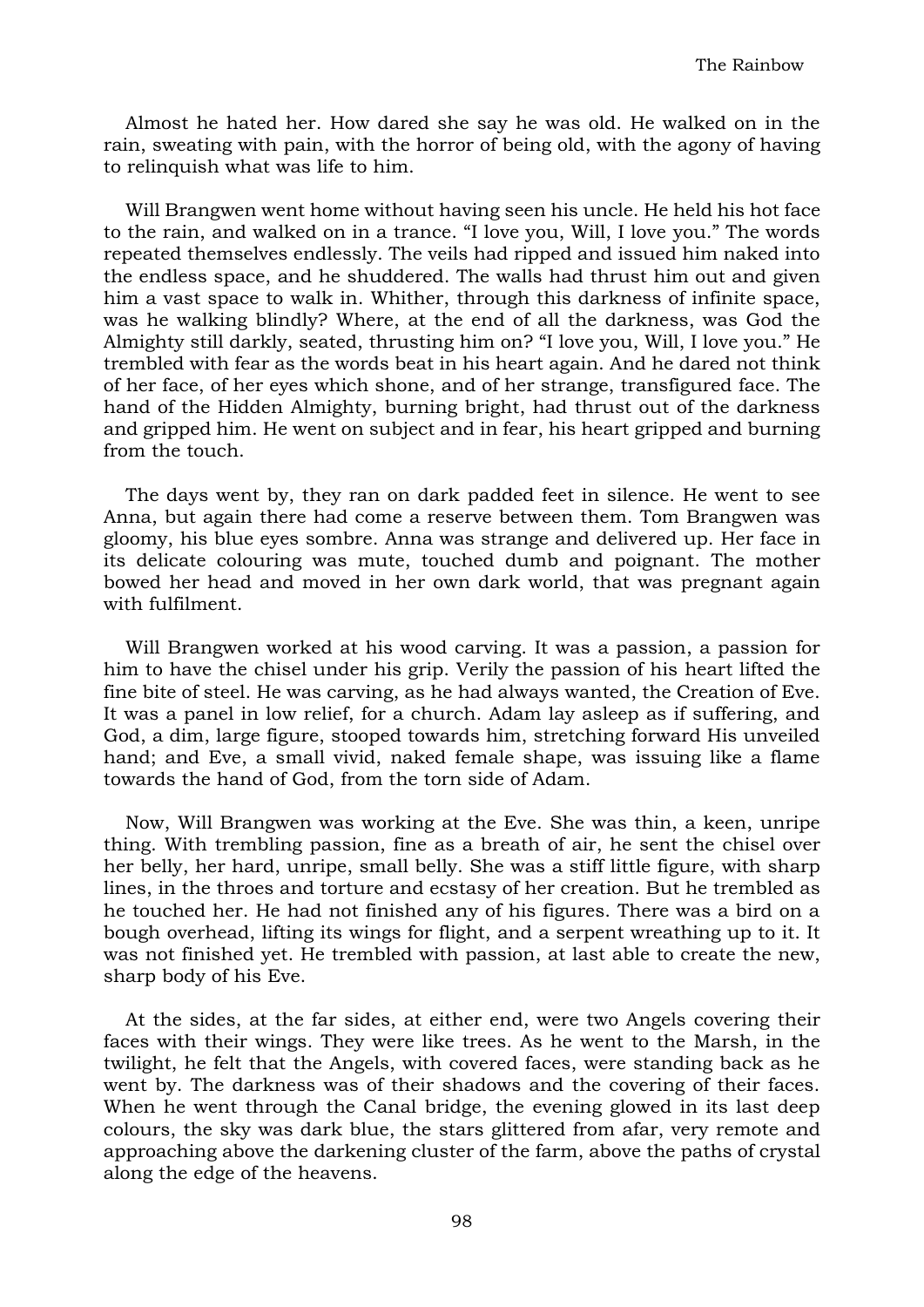She waited for him like the glow of light, and as if his face were covered. And he dared not lift his face to look at her.

Corn harvest came on. One evening they walked out through the farm buildings at nightfall. A large gold moon hung heavily to the grey horizon, trees hovered tall, standing back in the dusk, waiting. Anna and the young man went on noiselessly by the hedge, along where the farm carts had made dark ruts in the grass. They came through a gate into a wide open field where still much light seemed to spread against their faces. In the undershadow the sheaves lay on the ground where the reapers had left them, many sheaves like bodies prostrate in shadowy bulk; others were riding hazily in shocks, like ships in the

haze of moonlight and of dusk, farther off.

They did not want to turn back, yet whither were they to go, towards the moon? For they were separate, single.

"We will put up some sheaves" said Anna. So they could remain there in the broad, open place.

They went across the stubble to where the long rows of upreared shocks ended. Curiously populous that part of the field looked, where the shocks rode erect; the rest was open and prostrate.

The air was all hoary silver. She looked around her. Trees stood vaguely at their distance, as if waiting like heralds, for the signal to approach. In this space of vague crystal her heart seemed like a bell ringing. She was afraid lest the sound should be heard.

"You take this row" she said to the youth, and passing on, she stooped in the next row of lying sheaves, grasping her hands in the tresses of the oats, lifting the heavy corn in either hand, carrying it, as it hung heavily against her, to the cleared space, where she set the two sheaves sharply down, bringing them together with a faint, keen clash. Her two bulks stood leaning together. He was coming, walking shadowily with the gossamer dusk, carrying his two sheaves. She waited nearby. He set his sheaves with a keen, faint clash, next to her sheaves. They rode unsteadily. He tangled the tresses of corn. It hissed like a fountain. He looked up and laughed.

Then she turned away towards the moon, which seemed glowingly to uncover her bosom every time she faced it. He went to the vague emptiness of the field opposite, dutifully.

They stooped, grasped the wet, soft hair of the corn, lifted the heavy bundles, and returned. She was always first. She set down her sheaves, making a penthouse with those others. He was coming shadowy across the stubble, carrying his bundles, She turned away, hearing only the sharp hiss of his mingling corn. She walked between the moon and his shadowy figure.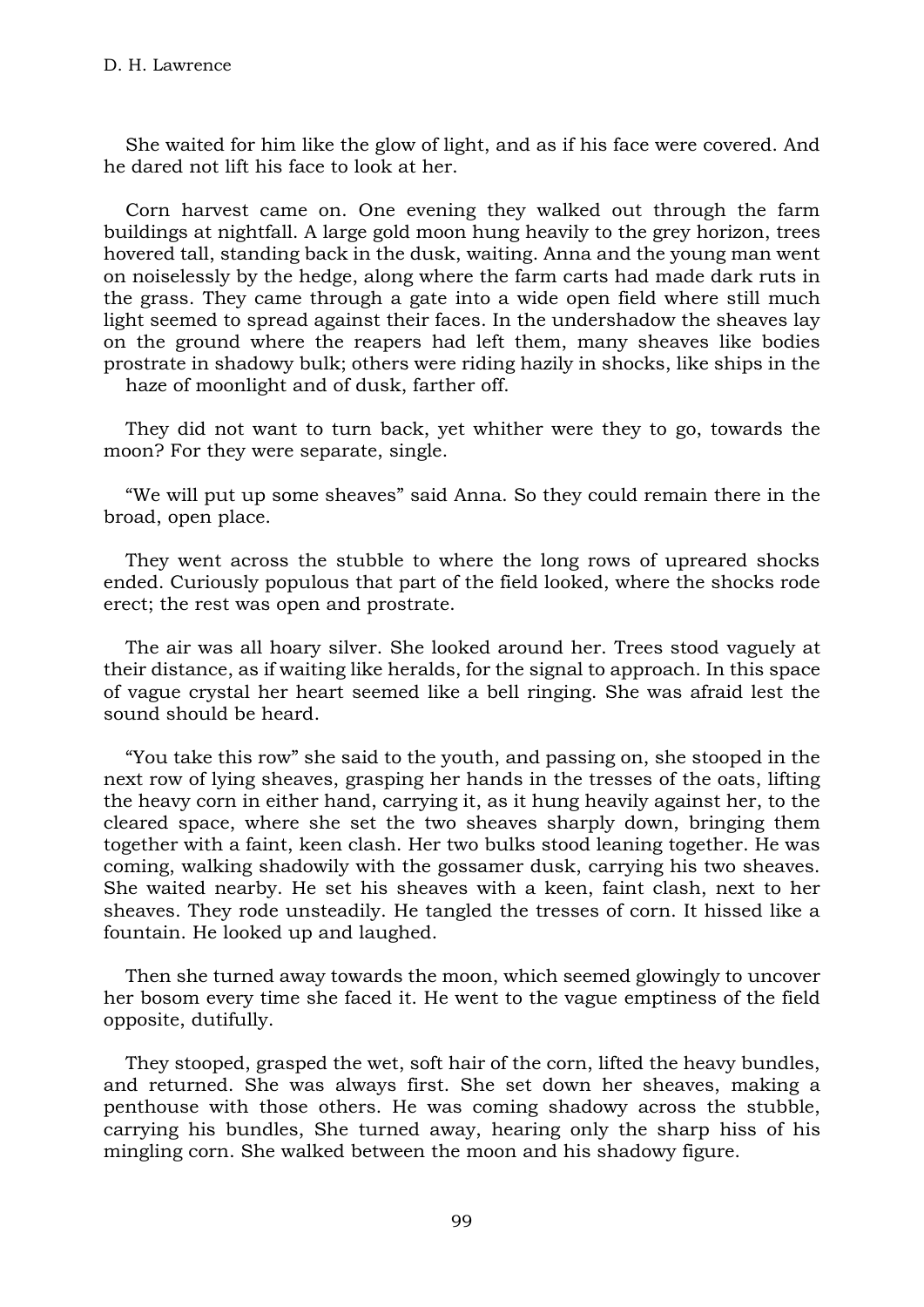She took her two new sheaves and walked towards him, as he rose from stooping over the earth. He was coming out of the near distance. She set down her sheaves to make a new stook. They were unsure. Her hands fluttered. Yet she broke away, and turned to the moon, which laid bare her bosom, so she felt as if her bosom were heaving and panting with moonlight. And he had to put up her two sheaves, which had fallen down. He worked in silence. The rhythm of the work carried him away again, as she was coming near.

They worked together, coming and going, in a rhythm, which carried their feet and their bodies in tune. She stooped, she lifted the burden of sheaves, she turned her face to the dimness where he was, and went with her burden over the stubble. She hesitated, set down her sheaves, there was a swish and hiss of mingling oats, he was drawing near, and she must turn again. And there was the flaring moon laying bare her bosom again, making her drift and ebb like a wave.

He worked steadily, engrossed, threading backwards and forwards like a shuttle across the strip of cleared stubble, weaving the long line of riding shocks, nearer and nearer to the shadowy trees, threading his sheaves with hers.

And always, she was gone before he came. As he came, she drew away, as he drew away, she came. Were they never to meet? Gradually a low, deep-sounding will in him vibrated to her, tried to set her in accord, tried to bring her gradually to him, to a meeting, till they should be together, till they should meet as the sheaves that swished together.

And the work went on. The moon grew brighter, clearer, the corn glistened. He bent over the prostrate bundles, there was a hiss as the sheaves left the ground, a trailing of heavy bodies against him, a dazzle of moonlight on his eyes. And then he was setting the corn together at the stook. And she was coming near.

He waited for her, he fumbled at the stook. She came. But she stood back till he drew away. He saw her in shadow, a dark column, and spoke to her, and she answered. She saw the moonlight flash question on his face. But there was a space between them, and he went away, the work carried them, rhythmic.

Why was there always a space between them, why were they apart? Why, as she came up from under the moon, would she halt and stand off from him? Why was he held away from her? His will drummed persistently, darkly,it drowned everything else.

Into the rhythm of his work there came a pulse and a steadied purpose. He stooped, he lifted the weight, he heaved it towards her, setting it as in her, under the moonlit space. And he went back for more. Ever with increasing closeness he lifted the sheaves and swung striding to the centre with them, ever he drove her more nearly to the meeting, ever he did his share, and drew towards her, overtaking her. There was only the moving to and fro in the moonlight,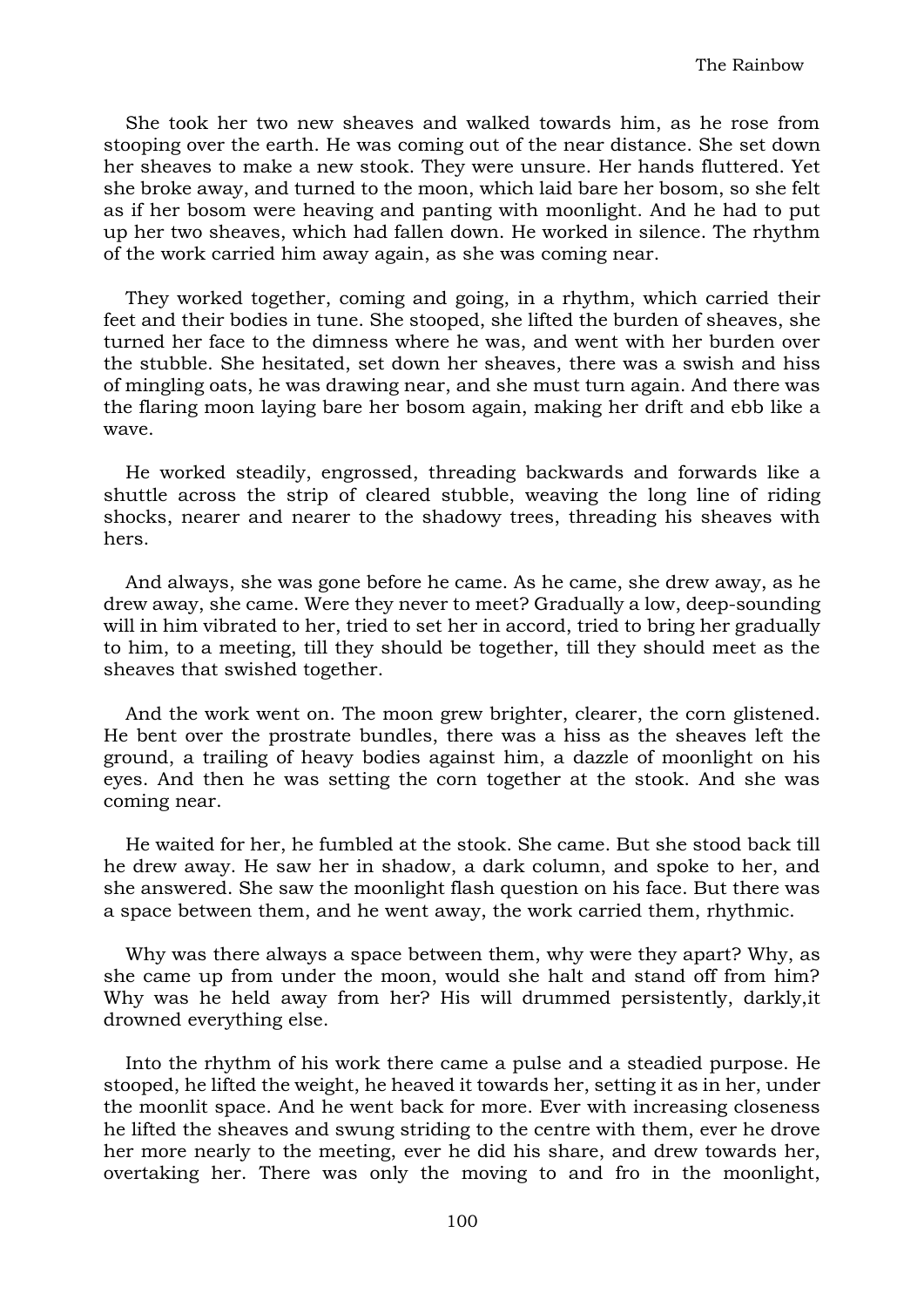engrossed, the swinging in the silence, that was marked only by the splash of sheaves, and silence, and a splash of sheaves. And ever the splash of his sheaves broke swifter, beating up to hers, and ever the splash of her sheaves recurred monotonously, unchanging, and ever the splash of his sheaves beat nearer.

Till at last, they met at the shock, facing each other, sheaves in hand. And he was silvery with moonlight, with a moonlit, shadowy face that frightened her. She waited for him.

"Put yours down," she said.

"No, it's your turn." His voice was twanging and insistent.

She set her sheaves against the shock. He saw her hands glisten among the spray of grain. And he dropped his sheaves and he trembled as he took her in his arms. He had over-taken her, and it was his privilege to kiss her. She was sweet and fresh with the night air, and sweet with the scent of grain. And the whole rhythm of him beat into his kisses, and still he pursued her, in his kisses, and still she was not quite overcome. He wondered over the moonlight on her nose! All the moonlight upon her, all the darkness within her! All the night in his arms, darkness and shine, he possessed of it all! All the night for him now, to unfold, to venture within, all the mystery to be entered, all the discovery to be made.

Trembling with keen triumph, his heart was white as a star as he drove his kisses nearer.

"My love!" she called, in a low voice, from afar. The low sound seemed to call to him from far off, under the moon, to him who was unaware. He stopped, quivered, and listened.

"My love" came again the low, plaintive call, like a bird unseen in the night.

He was afraid. His heart quivered and broke. He was stopped.

"Anna" he said, as if he answered her from a distance, unsure.

"My love."

And he drew near, and she drew near.

"Anna" he said, in wonder and the birthpain of love.

"My love" she said, her voice growing rapturous. And they kissed on the mouth, in rapture and surprise, long, real kisses. The kiss lasted, there among the moonlight. He kissed her again, and she kissed him. And again they were kissing together. Till something happened in him, he was strange. He wanted her. He wanted her exceedingly. She was something new. They stood there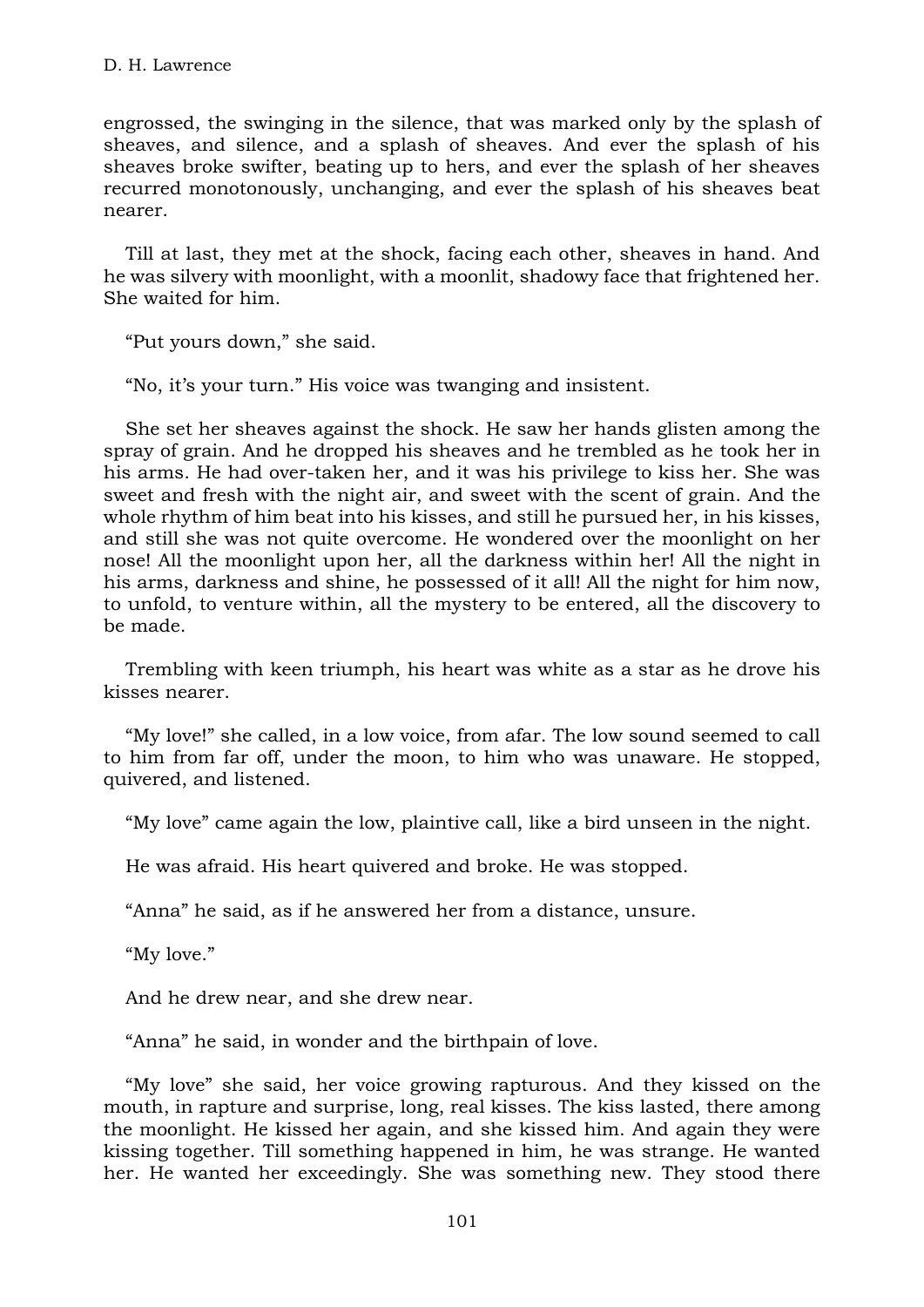folded, suspended in the night. And his whole being quivered with surprise, as from a blow. He wanted her, and he wanted to tell her so. But the shock was too great to him. He had never realized before. He trembled with irritation and unusedness, he did not know what to do. He held her more gently, gently, much more gently. The conflict was gone by. And he was glad, and breathless, and almost in tears. But he knew he wanted her. Something fixed in him for ever. He was hers. And he was very glad and afraid. He did not know what to do, as they stood there in the open, moonlit field. He looked through her hair at the moon, which seemed to swim liquid-bright.

She sighed, and seemed to wake up, then she kissed him again. Then she loosened herself away from him and took his hand. It hurt him when she drew away from his breast. It hurt him with a chagrin. Why did she draw away from him? But she held his hand.

"I want to go home," she said, looking at him in a way he could not understand.

He held close to her hand. He was dazed and he could not move, he did not know how to move. She drew him away.

He walked helplessly beside her, holding her hand. She went with bent head. Suddenly he said, as the simple solution stated itself to him:

"We'll get married, Anna."

She was silent.

"We'll get married, Anna, shall we?"

She stopped in the field again and kissed him, clinging to him passionately, in a way he could not understand. He could not understand. But he left it all now, to marriage. That was the solution now, fixed ahead. He wanted her, he wanted to be married to her, he wanted to have her altogether, as his own for ever. And he waited, intent, for the accomplishment. But there was all the while a slight tension of irritation.

He spoke to his uncle and aunt that night.

"Uncle," he said, "Anna and me think of getting married."

"Oh ay!" said Brangwen.

"But how, you have no money?" said the mother.

The youth went pale. He hated these words. But he was like a gleaming, bright pebble, something bright and inalterable. He did not think. He sat there in his hard brightness, and did not speak.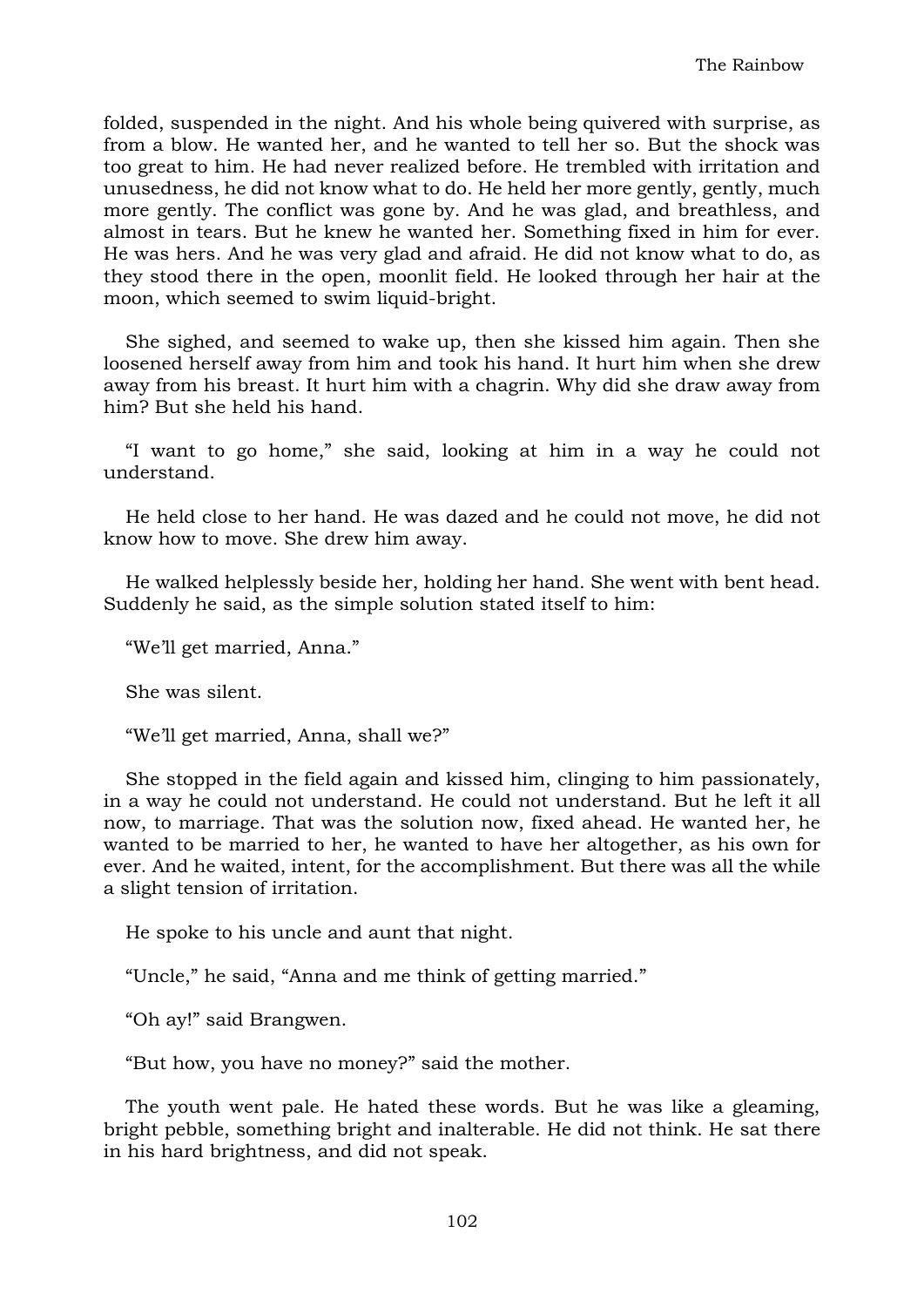"Have you mentioned it to your own mother?" asked Brangwen.

"No — I'll tell her on Saturday."

"You'll go and see her?"

"Yes."

There was a long pause.

"And what are you going to marry on  $-$  your pound a week?"

Again the youth went pale, as if the spirit were being injured in him.

"I don't know" he said, looking at his uncle with his bright inhuman eyes, like a hawk's.

Brangwen stirred in hatred.

"It needs knowing" he said.

"I shall have the money later on" said the nephew. "I will raise some now, and pay it back then."

"Oh ay! — And why this desperate hurry? She's a child of eighteen, and you're a boy of twenty. You're neither of you of age to do as you like yet."

Will Brangwen ducked his head and looked at his uncle with swift, mistrustful eyes, like a caged hawk.

"What does it matter how old she is, and how old I am?" he said. "What's the difference between me now and when I'm thirty?"

"A big difference, let us hope."

"But you have no experience — you have no experience, and no money. Why do you want to marry, without experience or money?" asked the aunt.

"What experience do I want, Aunt?" asked the boy.

And if Brangwen's heart had not been hard and intact with anger, like a precious stone, he would have agreed.

Will Brangwen went home strange and untouched. He felt he could not alter from what he was fixed upon, his will was set. To alter it he must be destroyed. And he would not be destroyed. He had no money. But he would get some from somewhere, it did not matter. He lay awake for many hours, hard and clear and unthinking, his soul crystallizing more inalterably. Then he went fast asleep.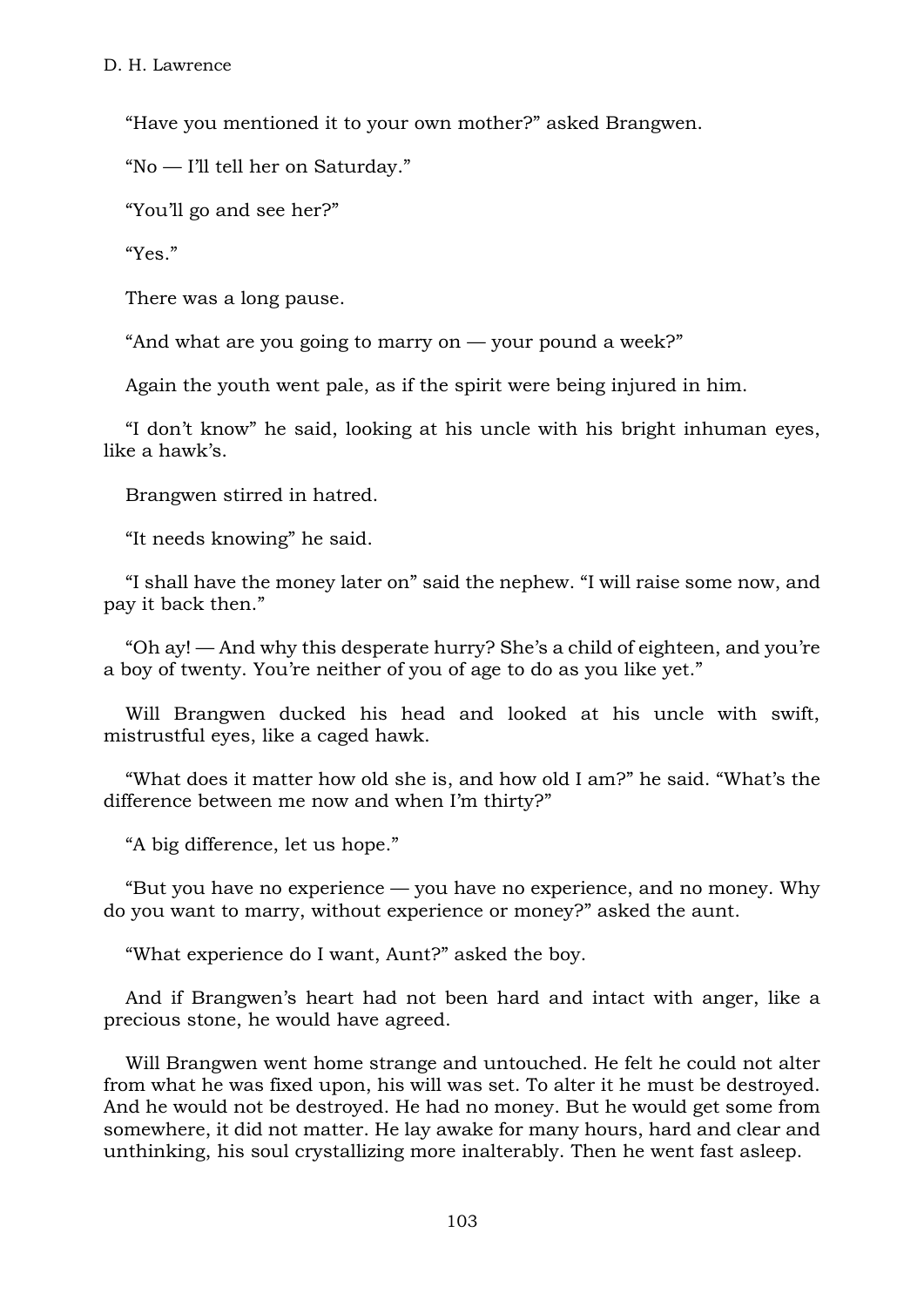It was as if his soul had turned into a hard crystal. He might tremble and quiver and suffer, it did not alter.

The next morning Tom Brangwen, inhuman with anger spoke to Anna.

"What's this about wanting to get married?" he said.

She stood, paling a little, her dark eyes springing to the hostile, startled look of a savage thing that will defend itself, but trembles with sensitiveness.

"I do" she said, out of her unconsciousness.

His anger rose, and he would have liked to break her.

"You do  $-$  you do  $-$  and what for?" he sneered with contempt. The old, childish agony, the blindness that could recognize nobody, the palpitating antagonism as of a raw, helpless, undefended thing came back on her.

"I do because I do" she cried, in the shrill, hysterical way of her childhood. "*You* are not my father — my father is dead — *you* are not my father."

She was still a stranger. She did not recognize him. The cold blade cut down, deep into Brangwen's soul. It cut him off from her.

"And what if I'm not?" he said.

But he could not bear it. It had been so passionately dear to him, her "Father — Daddie."

He went about for some days as if stunned. His wife was bemused. She did not understand. She only thought the marriage was impeded for want of money and position.

There was a horrible silence in the house. Anna kept out of sight as much as possible. She could be for hours alone.

Will Brangwen came back, after stupid scenes at Nottingham. He too was pale and blank, but unchanging. His uncle hated him. He hated this youth, who was so inhuman and obstinate. Nevertheless, it was to Will Brangwen that the uncle, one evening, handed over the shares which he had transferred to Anna Lensky. They were for two thousand five hundred pounds. Will Brangwen looked at his uncle. It was a great deal of the Marsh capital here given away. The youth, however, was only colder and more fixed. He was abstract, purely a fixed will. He gave the shares to Anna.

After which she cried for a whole day, sobbing her eyes out. And at night, when she had heard her mother go to bed, she slipped down and hung in the doorway. Her father sat in his heavy silence, like a monument. He turned his head slowly.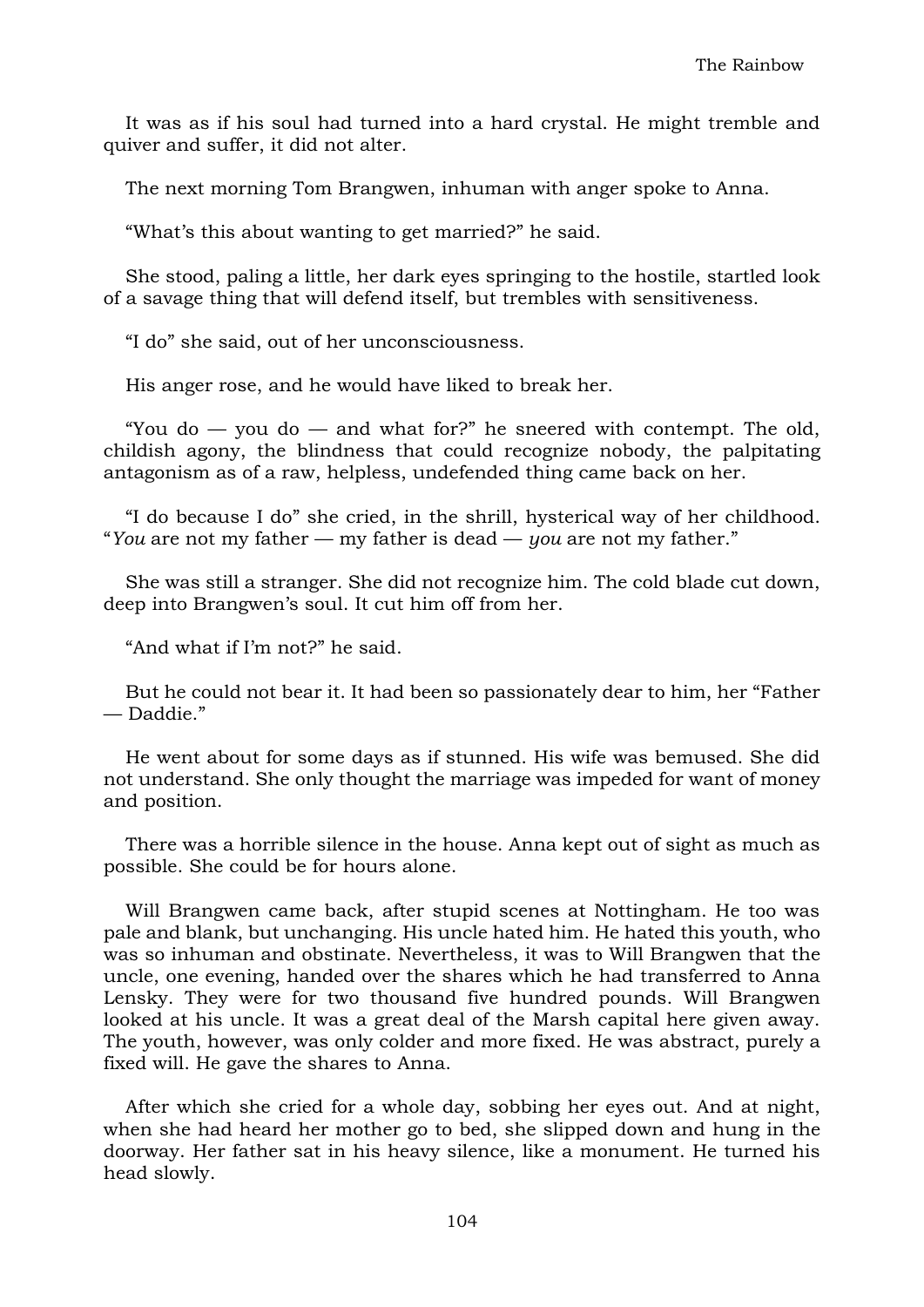"Daddy," she cried from the doorway, and she ran to him sobbing as if her heart would break. "Daddy — daddy — daddy."

She crouched on the hearthrug with her arms round him and her face against him. His body was so big and comfortable. But something hurt her head intolerably. She sobbed almost with hysteria.

He was silent, with his hand on her shoulder. His heart was bleak. He was not her father. That beloved image she had broken. Who was he then? A man put apart with those whose life has no more developments. He was isolated from her. There was a generation between them, he was old, he had died out from hot life. A great deal of ash was in his fire, cold ash. He felt the inevitable coldness, and in bitterness forgot the fire. He sat in his coldness of age and isolation. He had his own wife. And he blamed himself, he sneered at himself, for this clinging to the young, wanting the young to belong to him.

The child who clung to him wanted her child-husband. As was natural. And from him, Brangwen, she wanted help, so that her life might be properly fitted out. But love she did not want. Why should there be love between them, between the stout, middle-aged man and this child? How could there be anything between them, but mere human willingness to help each other? He was her guardian, no more. His heart was like ice, his face cold and expressionless. She could not move him any more than a statue.

She crept to bed, and cried. But she was going to be married to Will Brangwen, and then she need not bother any more. Brangwen went to bed with a hard, cold heart, and cursed himself. He looked at his wife. She was still his wife. Her dark hair was threaded with grey, her face was beautiful in its gathering age. She was just fifty. How poignantly he saw her! And he wanted to cut out some of his own heart, which was incontinent, and demanded still to share the rapid life of youth. How he hated himself.

His wife was so poignant and timely. She was still young and naïve, with some girl's freshness. But she did not want any more the fight, the battle, the control, as he, in his incontinence, still did. She was so natural, and he was ugly, unnatural, in his inability to yield place. How hideous, this greedy middleage, which must stand in the way of life, like a large demon.

What was missing in his life, that, in his ravening soul, he was not satisfied? He had had that friend at school, his mother, his wife, and Anna? What had he done? He had failed with his friend, he had been a poor son; but he had known satisfaction with his wife, let it be enough; he loathed himself for the state he was in over Anna. Yet he was not satisfied. It was agony to know it.

Was his life nothing? Had he nothing to show, no work? He did not count his work, anybody could have done it. What had he known, but the long, marital embrace with his wife! Curious, that this was what his life amounted to! At any rate, it was something, it was eternal. He would say so to anybody, and be proud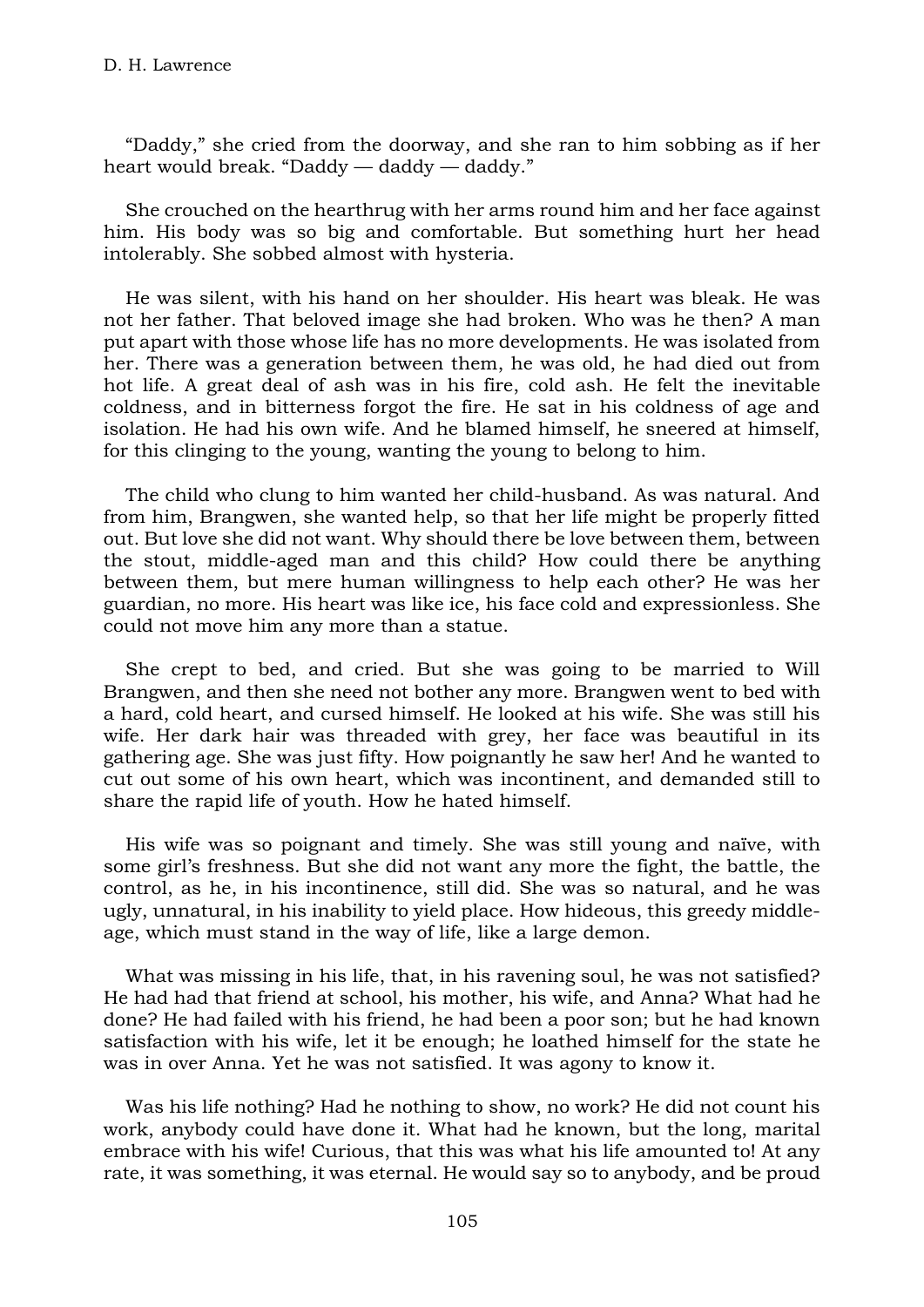of it. He lay with his wife in his arms, and she was still his fulfilment, just the same as ever. And that was the be-all and the end-all. Yes, and he was proud of it.

But the bitterness, underneath, that there still remained an unsatisfied Tom Brangwen, who suffered agony because a girl cared nothing for him. He loved his sons — he had them also. But it was the further, the creative life with the girl, he wanted as well. Oh, and he was ashamed. He trampled himself to extinguish himself.

What weariness! There was no peace, however old one grew! One was never right, never decent, never master of oneself. It was as if his hope had been in the girl.

Anna quickly lapsed again into her love for the youth. Will Brangwen had fixed his marriage for the Saturday before Christmas. And he waited for her, in his bright, unquestioning fashion, until then. He wanted her, she was his, he suspended his being till the day should come. The wedding day, December the twenty third, had come into being for him as an absolute thing. He lived in it.

He did not count the days. But like a man who journeys in a ship, he was suspended till the coming to port.

He worked at his carving, he worked in his office, he came to see her; all was but a form of waiting, without thought or question.

She was much more alive. She wanted to enjoy courtship. He seemed to come and go like the wind, without asking why or whither. But she wanted to enjoy his presence. For her, he was the kernel of life, to touch him alone was bliss. But for him, she was the essence of life. She existed as much when he was at his carving in his lodging in Ilkeston, as when she sat looking at him in the Marsh kitchen. In himself, he knew her. But his outward faculties seemed suspended. He did not see her with his eyes, nor hear her with his voice.

And yet he trembled, sometimes into a kind of swoon, holding her in his arms. They would stand sometimes folded together in the barn, in silence. Then to her, as she felt his young, tense figure with her hands, the bliss was intolerable, intolerable the sense that she possessed him. For his body was so keen and wonderful, it was the only reality in her world. In her world, there was this one tense, vivid body of a man, and then many other shadowy men, all unreal. In him, she touched the centre of reality. And they were together, he and she, at the heart of the secret. How she clutched him to her, his body the central body of all life. Out of the rock of his form the very fountain of life flowed.

But to him, she was a flame that consumed him. The flame flowed up his limbs, flowed through him, till he was consumed, till he existed only as an unconscious, dark transit of flame, deriving from her.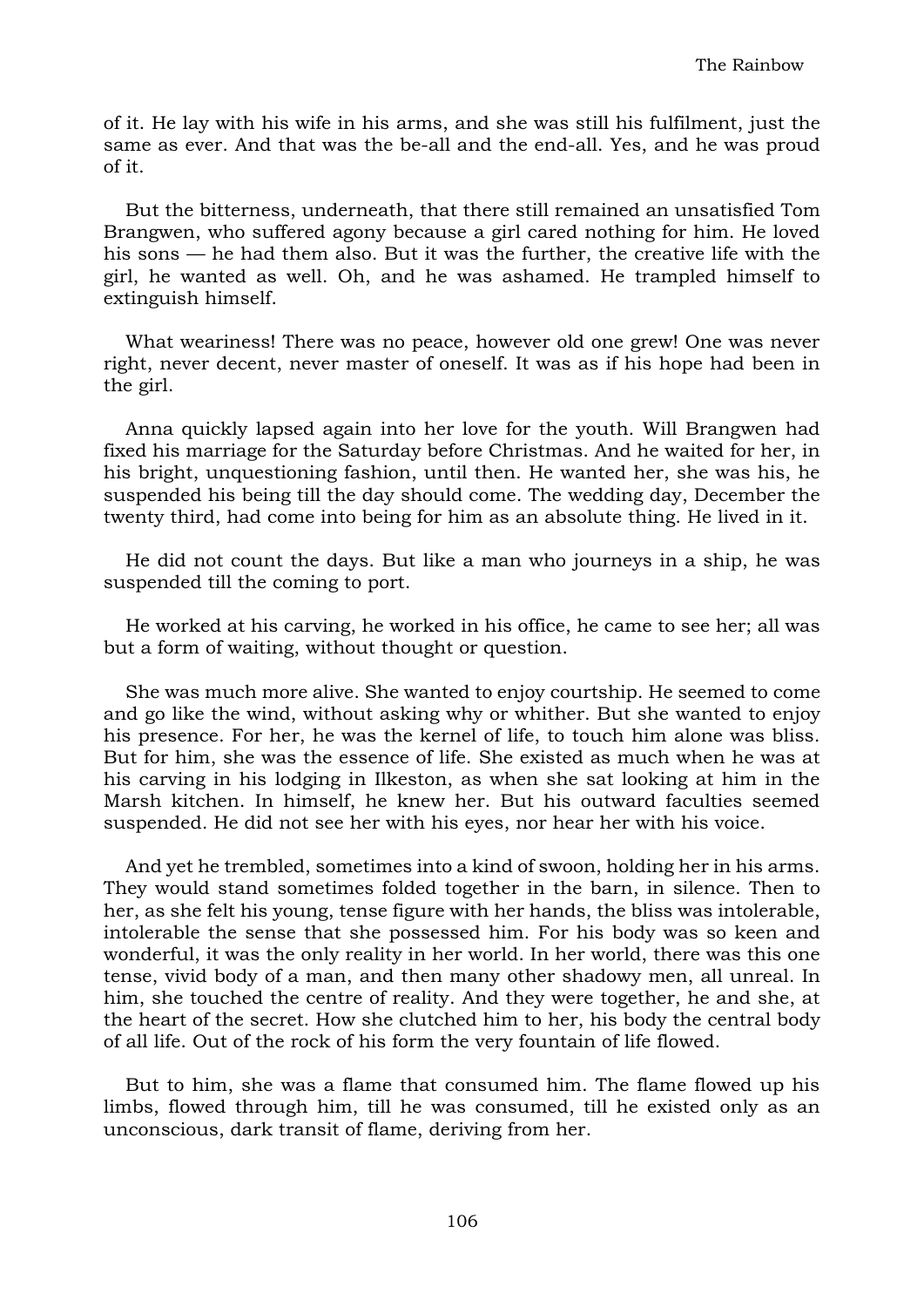Sometimes, in the darkness, a cow coughed. There was, in the darkness, a slow sound of cud chewing. And it all seemed to flow round them and upon them as the hot blood flows through the womb, laving the unborn young.

Sometimes, when it was cold, they stood to be lovers in the stables, where the air was warm and sharp with ammonia. And during these dark vigils, he learned to know her, her body against his, they drew nearer and nearer together, the kisses came more subtly close and fitting. So when in the thick darkness a horse suddenly scrambled to its feet, with a dull, thunderous sound, they listened as one person listening, they knew as one person, they were conscious of the horse.

Tom Brangwen had taken them a cottage at Cossethay, on a twenty one years' lease. Will Brangwen's eyes lit up as he saw it. It was the cottage next the church, with dark yew trees, very black old trees, along the side of the house and the grassy front garden; a red, squarish cottage with a low slate roof, and low windows. It had a long dairy-scullery, a big flagged kitchen, and a low parlour, that went up one step from the kitchen. There were whitewashed beams across the ceilings, and odd corners with cupboards. Looking out through the windows, there was the grassy garden, the procession of black yew trees down one side, and along the other sides, a red wall with ivy separating the place from the high-road and the churchyard. The old, little church, with its small spire on a square tower, seemed to be looking back at the cottage windows.

"There'll be no need to have a clock," said Will Brangwen, peeping out at the white clock face on the tower, his neighbour.

At the back of the house was a garden adjoining the paddock, a cowshed with standing for two cows, pig cotes and fowl houses. Will Brangwen was very happy. Anna was glad to think of being mistress of her own place.

Tom Brangwen was now the fairy godfather. He was never happy unless he was buying something. Will Brangwen, with his interest in all woodwork, was getting the furniture. He was left to buy tables and round-staved chairs and the dressers, quite ordinary stuff, but such as was identified with his cottage.

Tom Brangwen, with more particular thought, spied out what he called handy little things for her. He appeared with a set of newfangled cooking pans, with a special sort of hanging lamp, though the rooms were so low, with canny little machines for grinding meat or mashing potatoes or whisking eggs.

Anna took a sharp interest in what he bought, though she was not always pleased. Some of the little contrivances, which he thought so canny, left her doubtful. Nevertheless she was always expectant, on market days there was always a long thrill of anticipation. He arrived with the first darkness, the copper lamps of his cart glowing. And she ran to the gate, as he, a dark, burly figure up in the cart, was bending over his parcels.